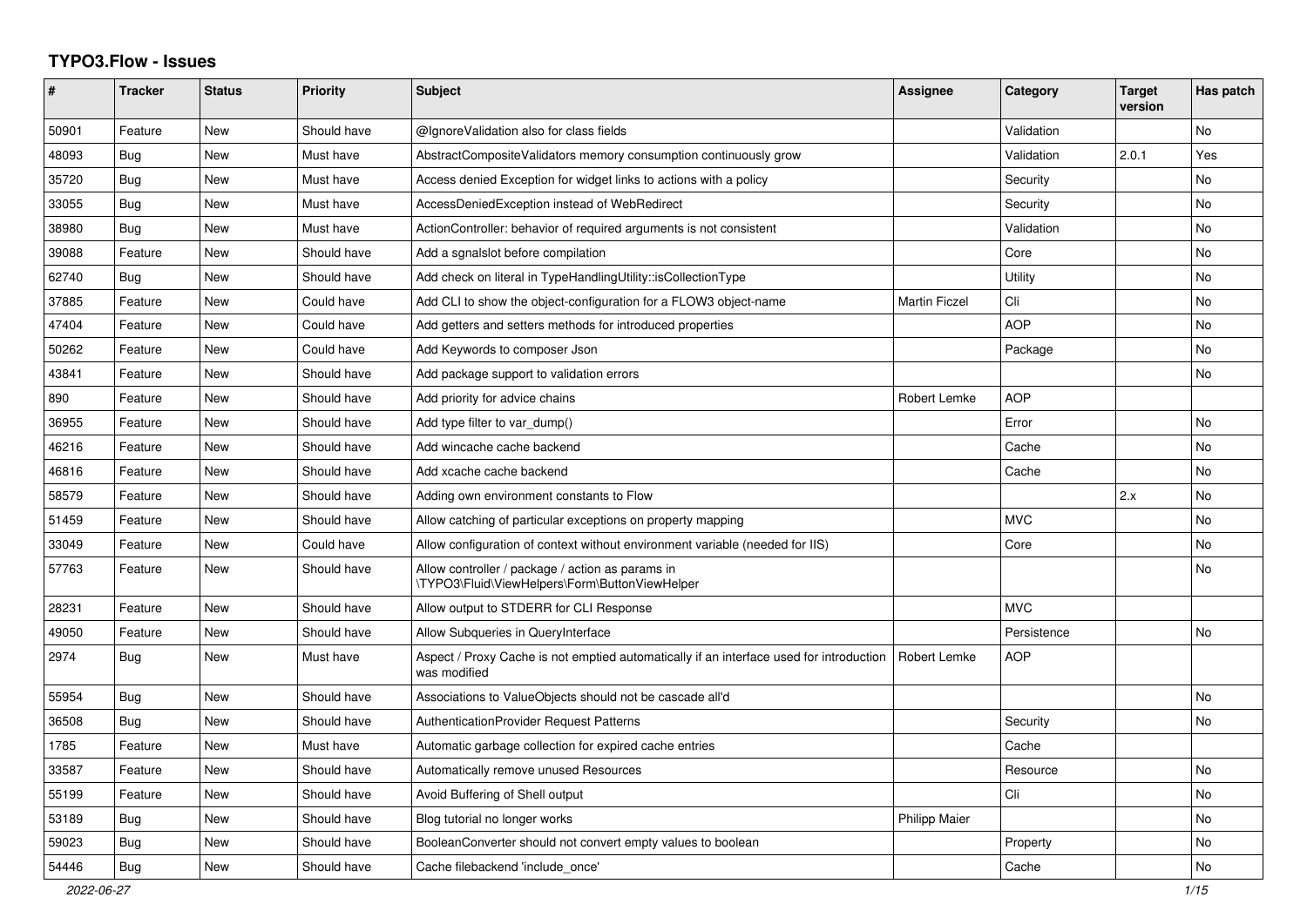| ∦     | <b>Tracker</b> | <b>Status</b> | <b>Priority</b> | <b>Subject</b>                                                                                       | <b>Assignee</b>  | Category    | <b>Target</b><br>version | Has patch |
|-------|----------------|---------------|-----------------|------------------------------------------------------------------------------------------------------|------------------|-------------|--------------------------|-----------|
| 42520 | Bug            | New           | Must have       | Cache must be flushed globally for package state changes                                             |                  | Core        |                          | No        |
| 58744 | <b>Bug</b>     | New           | Should have     | Can not split configuration in settings.yaml                                                         |                  |             |                          | No        |
| 52430 | <b>Bug</b>     | New           | Should have     | Cannot convert from UUID to auto-increment ID                                                        |                  |             |                          | No        |
| 8463  | Feature        | <b>New</b>    | Should have     | Check security policy for objects reconstituted in the session scope                                 |                  | Security    |                          |           |
| 8462  | Feature        | New           | Should have     | Check subobjects in query rewriting                                                                  |                  | Security    |                          |           |
| 52909 | Bug            | <b>New</b>    | Should have     | Class Loader fallback to non-proxy hides fatal errors                                                |                  | Core        |                          | <b>No</b> |
| 53533 | <b>Bug</b>     | New           | Should have     | Class reflection assumes reverse PSR-0, can lead to fail in autoloader                               |                  | Reflection  |                          | No        |
| 58622 | Feature        | New           | Must have       | Clearer Exception: Array to string conversion                                                        |                  | Core        |                          | No        |
| 30428 | Feature        | New           | Should have     | Cloning of request arguments                                                                         |                  | <b>MVC</b>  |                          |           |
| 46910 | Feature        | New           | Should have     | Composer integration - PackageStates.php                                                             |                  |             |                          | <b>No</b> |
| 57437 | <b>Bug</b>     | New           | Should have     | Composer package replacement is not supported                                                        |                  | Package     |                          | No        |
| 3755  | Task           | New           | Must have       | Concurrency stress testing and cache mechanism                                                       |                  | - Testing - |                          |           |
| 33710 | Feature        | New           | Should have     | Configuration based on Domain                                                                        |                  |             |                          | <b>No</b> |
| 48898 | <b>Bug</b>     | New           | Must have       | configuration for roles fails if one of Policy yaml files contain empty "roles array"                | Christian Müller | Security    | 2.0.1                    | No        |
| 53224 | Bug            | New           | Should have     | Constructor in subclass breaks call chain leading to missing identifier / uuid                       |                  | Object      |                          | No        |
| 31210 | <b>Bug</b>     | New           | Must have       | constructor of proxy class not compatible with interfaces defening a constructor                     |                  | Object      |                          | No        |
| 42606 | Bug            | New           | Must have       | Content Security with nested objects                                                                 |                  | Security    |                          | No        |
| 56573 | Bug            | New           | Should have     | Converting by Flow\Identity                                                                          |                  | Persistence |                          | No        |
| 41148 | Bug            | <b>New</b>    | Must have       | Converting of ValueObjects                                                                           |                  |             |                          | <b>No</b> |
| 47073 | Bug            | New           | Must have       | Cookie causes Error after Update                                                                     |                  | Http        |                          | No        |
| 65684 | <b>Bug</b>     | New           | Should have     | Could not acquire lock for ClassLoader cache creation                                                | Sebastian Heuer  |             |                          | No        |
| 3580  | Feature        | New           | Must have       | Create an administration panel for the FLOW3 Development context                                     |                  | <b>MVC</b>  |                          |           |
| 46066 | Bug            | New           | Should have     | Currency formatter uses wrong format for ISO 4217 currency codes                                     |                  | 118n        |                          | No        |
| 51286 | Task           | New           | Should have     | Custom error views should introduce a controller context somehow                                     |                  |             |                          | <b>No</b> |
| 51312 | <b>Bug</b>     | New           | Should have     | Default php error handler generates warning (when loading<br>TYPO3\Flow\Error\Exception class)       |                  | Core        | 2.0                      | No        |
| 48430 | Bug            | New           | Should have     | Default validator-messages are not correctly formatted                                               |                  |             |                          | No        |
| 44244 | <b>Bug</b>     | New           | Should have     | defaultOrderings aren't applied on related objects                                                   |                  | Persistence |                          | No        |
| 35831 | <b>Bug</b>     | New           | Must have       | Deleting or unpublishing of a resource deletes all published symlinks<br>(Web/_Resources/Persistent) |                  |             |                          | No        |
| 29425 | <b>Bug</b>     | New           | Should have     | Deletion of a blog post with resources fails with FK constraint error                                |                  | Persistence |                          |           |
| 5442  | Feature        | New           | Should have     | Destroy session / logout user on deleting an account                                                 | Andreas Förthner | Security    |                          |           |
| 45611 | Bug            | New           | Could have      | Destruction of session after logout should be configurable                                           |                  | Security    |                          | No        |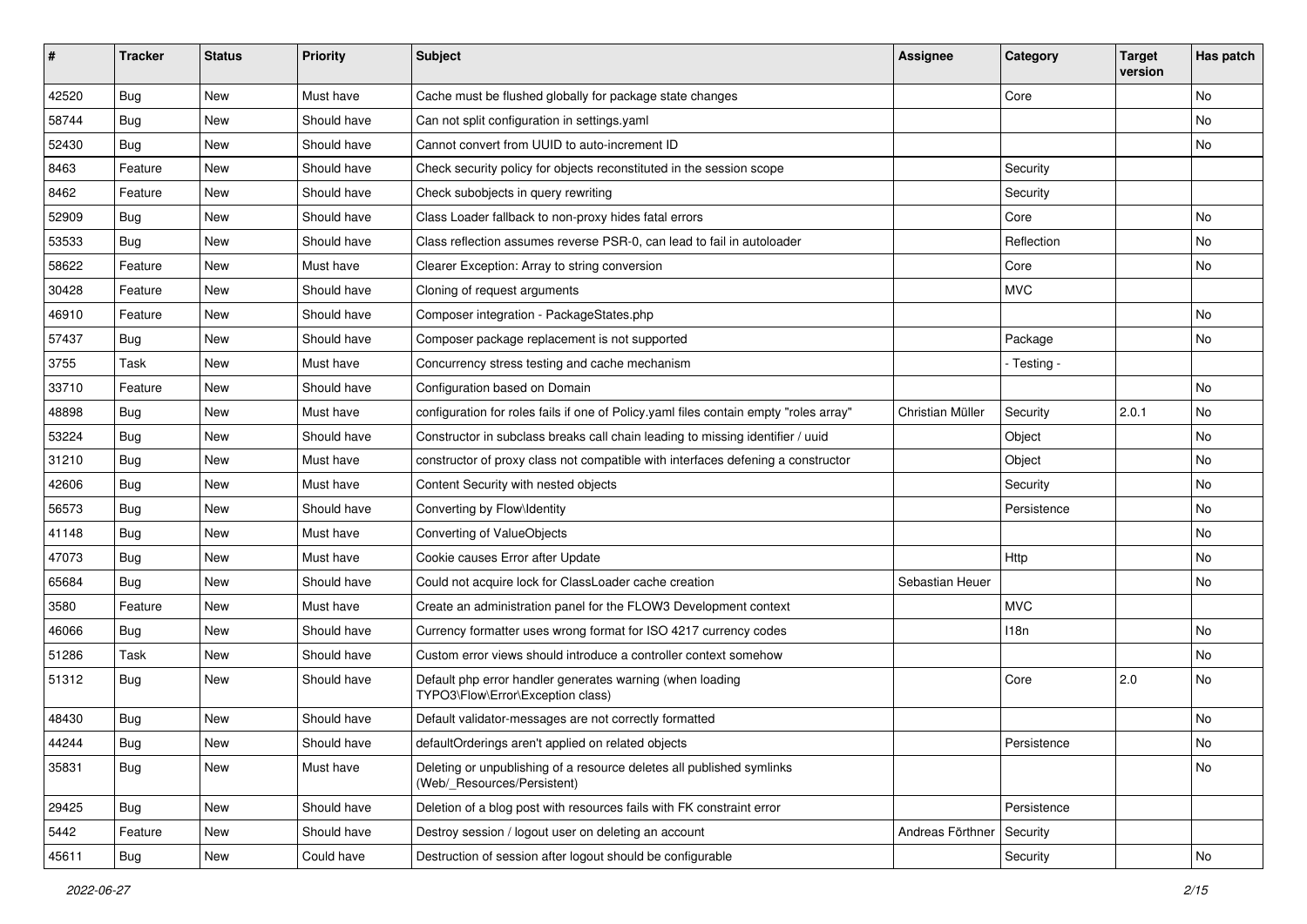| #     | <b>Tracker</b>   | <b>Status</b> | <b>Priority</b> | <b>Subject</b>                                                                                          | Assignee         | Category                    | <b>Target</b><br>version | Has patch |
|-------|------------------|---------------|-----------------|---------------------------------------------------------------------------------------------------------|------------------|-----------------------------|--------------------------|-----------|
| 55831 | Feature          | <b>New</b>    | Should have     | Different scenarios for session settings                                                                |                  |                             |                          | <b>No</b> |
| 54146 | Bug              | <b>New</b>    | Should have     | Different sorting of arguments in ACL Patterns doesnt work                                              | Christian Müller | Security                    |                          | <b>No</b> |
| 58408 | Task             | <b>New</b>    | Should have     | Disable manualy persisting                                                                              |                  |                             |                          | No        |
| 51188 | Bug              | <b>New</b>    | Should have     | Doctrine does not respect AOP-injected properties                                                       |                  | Persistence                 |                          | No        |
| 51489 | <b>Bug</b>       | <b>New</b>    | -- undefined -- | Doctrine\Common\Annotations\AnnotationException thrown in file<br>AnnotationException.php               |                  | Annotations                 |                          | <b>No</b> |
| 42465 | Task             | <b>New</b>    | Should have     | Document i18n settings                                                                                  |                  | Documentation -             | 2.0.1                    | <b>No</b> |
| 44148 | <b>Bug</b>       | New           | Should have     | Documentation for executeCommand() needs clarification                                                  |                  |                             | 2.0.1                    | <b>No</b> |
| 46716 | Bug              | New           | Must have       | Empty class names in Dependencylnjection proxy code when using Caches /<br>Factory-created dependencies |                  | Object                      | 2.0.1                    | <b>No</b> |
| 3587  | Feature          | <b>New</b>    | Could have      | Enforce validation rules for value objects already in constructor                                       |                  | Validation                  |                          |           |
| 55870 | Feature          | <b>New</b>    | Must have       | Enhance f:form.textfield or add a f:form.datefield VH with enhanced validation and<br>propertymapping   | Christian Müller |                             |                          | <b>No</b> |
| 53177 | Feature          | <b>New</b>    | Should have     | entity resource policy value support for `this`                                                         |                  | Security                    |                          | <b>No</b> |
| 43967 | <b>Bug</b>       | <b>New</b>    | Should have     | Error in evaluating orphanRemoval in Flow Annotation driver                                             |                  | Persistence                 |                          | <b>No</b> |
| 48873 | <b>Bug</b>       | <b>New</b>    | Should have     | Error when calling resourceManager->deleteResource on unpublished Resource                              |                  | - Error Handler<br>Report - |                          | <b>No</b> |
| 37831 | Task             | <b>New</b>    | Could have      | Evaluate using PHP 5.4's internal web server for Functional Testing                                     |                  | - Testing -                 |                          | <b>No</b> |
| 45640 | Bug              | <b>New</b>    | Could have      | Every relation is set to cascade=all if the related entity is no aggregate root                         |                  | Persistence                 |                          | No        |
| 52945 | Bug              | <b>New</b>    | Should have     | Excluded classes should only be excluded from reflection but still autoloaded                           |                  |                             |                          | No        |
| 53262 | <b>Bug</b>       | <b>New</b>    | Should have     | FileBakend have some race condition                                                                     | Dominique Feyer  | Cache                       |                          | Yes       |
| 36510 | Feature          | <b>New</b>    | Should have     | <b>Firewall Redirect?</b>                                                                               |                  |                             |                          | No        |
| 58975 | Bug              | <b>New</b>    | Must have       | Fix command for Linux in Qucikstart documentation                                                       |                  | Documentation -             |                          | No        |
| 55937 | <b>Bug</b>       | <b>New</b>    | Must have       | FlashMessage queue is lost                                                                              |                  | Session                     |                          | No        |
| 56544 | <b>Bug</b>       | <b>New</b>    | Must have       | FLOW Exception on tar package inclusion via composer                                                    |                  | Core                        |                          | No        |
| 30424 | <b>Bug</b>       | <b>New</b>    | Must have       | Forward object arguments with changes                                                                   |                  | <b>MVC</b>                  |                          |           |
| 47487 | <b>Bug</b>       | <b>New</b>    | Should have     | Functional test classes in package without classes are not compiled                                     |                  | Core                        | 2.0.1                    | <b>No</b> |
| 31002 | <b>Bug</b>       | <b>New</b>    | Should have     | Generated sleep method handles static properties as members.                                            |                  | Reflection                  |                          |           |
| 46010 | Bug              | <b>New</b>    | Should have     | Generating a DiscriminatorMap with base class in different namespace does not work                      |                  | Persistence                 |                          | <b>No</b> |
| 47429 | Bug              | <b>New</b>    | Should have     | Global policy files no longer allowed                                                                   |                  | Security                    |                          | <b>No</b> |
| 56602 | Major<br>Feature | New           | Should have     | Handling Of Multi Identity Entities                                                                     |                  | Persistence                 |                          | <b>No</b> |
| 58184 | Major<br>Feature | <b>New</b>    | Should have     | HTTP request argument building for different use cases                                                  |                  | Http                        |                          | <b>No</b> |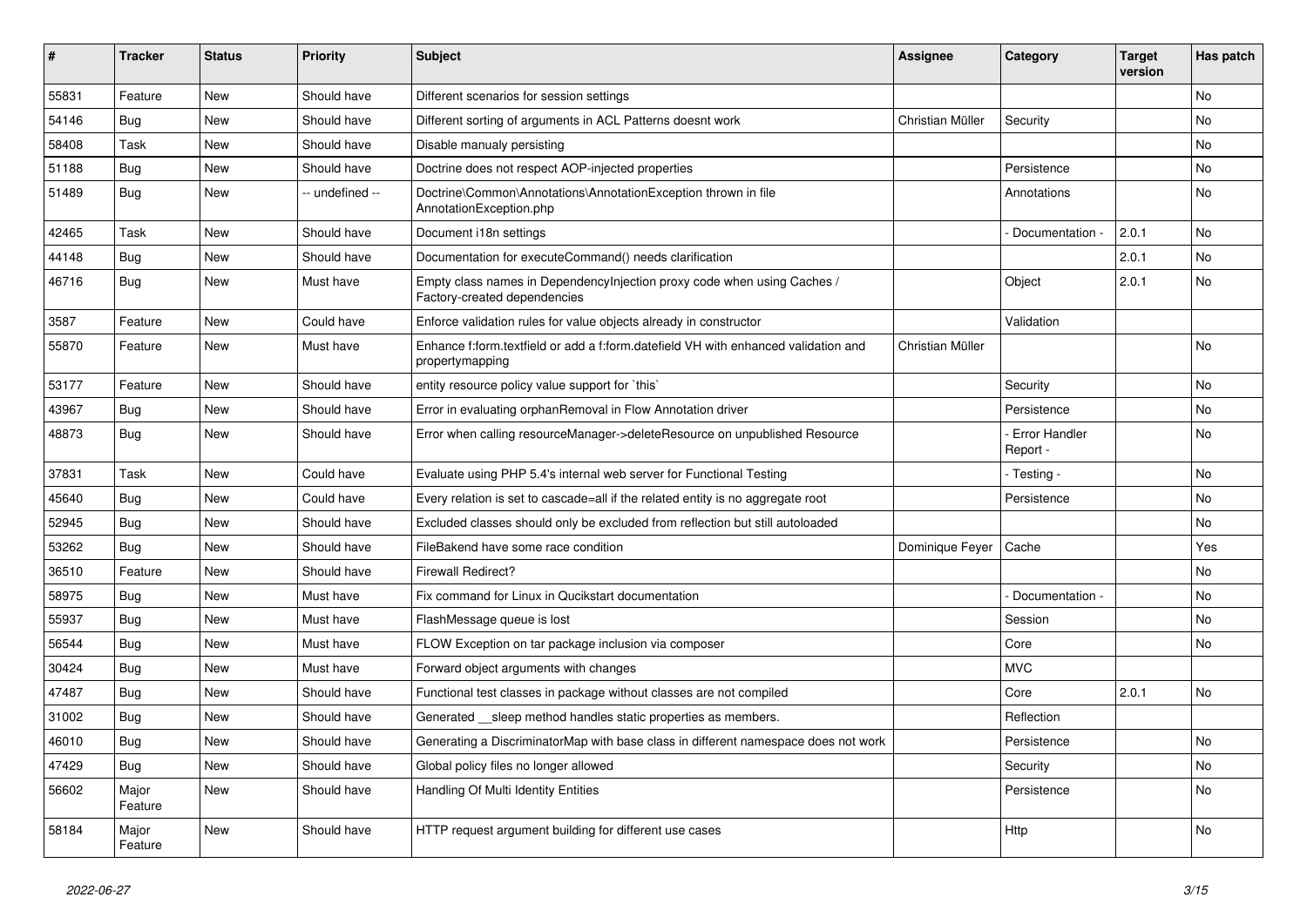| #     | <b>Tracker</b>   | <b>Status</b> | <b>Priority</b> | <b>Subject</b>                                                                                        | <b>Assignee</b>         | Category        | <b>Target</b><br>version | Has patch |
|-------|------------------|---------------|-----------------|-------------------------------------------------------------------------------------------------------|-------------------------|-----------------|--------------------------|-----------|
| 36495 | <b>Bug</b>       | New           | Should have     | HTTP Response is sent before persistence preventing Exceptions to be displayed on<br>redirect         |                         | Persistence     |                          | No        |
| 28136 | Feature          | New           | Should have     | <b>HTTP Semantics for Transactions and more</b>                                                       |                         | Persistence     |                          | No.       |
| 51763 | Bug              | <b>New</b>    | Should have     | HttpRequest always returns content of the current request                                             |                         | Http            |                          | No        |
| 59084 | Bug              | New           | Should have     | if 403 Exception show reason                                                                          |                         |                 |                          | No        |
| 32105 | <b>Bug</b>       | New           | Must have       | IgnoreValidation ignored if ACL is set for this controller action                                     |                         | Security        |                          | <b>No</b> |
| 56639 | Feature          | New           | Must have       | Implement "getPrivateStorageUriByResource()" for recieving (image-) file URIs                         | Robert Lemke            |                 | 2.x                      |           |
| 6602  | Feature          | New           | Could have      | Implement after invocation handling                                                                   | Andreas Förthner        | Security        |                          |           |
| 38065 | Feature          | New           | Must have       | Implement content security for DQL queries                                                            | Andreas Förthner        | Security        |                          | No        |
| 3621  | Feature          | New           | Should have     | Implement dynamic firewall filter registration                                                        | Andreas Förthner        | Security        |                          |           |
| 6178  | Feature          | New           | Should have     | Implement FileType and FileSize validators                                                            |                         | Validation      |                          |           |
| 35709 | Task             | New           | Should have     | Implement global Command aliases                                                                      |                         | Cli             |                          | No        |
| 32985 | Feature          | New           | Should have     | Implement Processing Rules when merging numerically-indexed arrays                                    |                         | Utility         |                          | No        |
| 3585  | Major<br>Feature | New           | Should have     | Implement support for value objects                                                                   |                         |                 |                          | No        |
| 3619  | Feature          | <b>New</b>    | Should have     | Implement System Policy Support/System Security                                                       | Andreas Förthner        | Security        |                          |           |
| 46063 | Feature          | New           | Should have     | Implement username password provider with "remember me" persistent cookie                             | Christopher<br>Hlubek   | Security        |                          | No        |
| 47950 | Bug              | New           | Should have     | import of remote resources                                                                            |                         | Resource        | 2.0.1                    | No        |
| 46120 | <b>Bug</b>       | New           | Must have       | Important step missing in the installation chapter                                                    |                         | Documentation - |                          | No        |
| 50382 | Task             | New           | Should have     | Impossible to use arguments in CLI that are added by overriding<br>initializeCommandMethodArguments() |                         | Command         |                          | No        |
| 41832 | Task             | New           | Should have     | Improve error handling for incompatible packages                                                      | Christian Jul<br>Jensen | Package         |                          | No        |
| 46009 | Task             | New           | Should have     | Improve error message for missing class in Flow annotation driver                                     |                         | Persistence     |                          | No        |
| 35970 | Task             | New           | Should have     | Improve performance of Utility/Arrays::integerExplode by using array_map                              |                         |                 |                          | No        |
| 51811 | Bug              | New           | Should have     | Improve session handle when the authenticated account is removed from persitance                      | Dominique Feyer         |                 |                          | Yes       |
| 51530 | Task             | New           | Should have     | Improve speed of Files::readDirectoryRecursively using RecursiveDirectoryIterator?                    |                         |                 |                          | No        |
| 43541 | Bug              | New           | Should have     | Incomplete classes path detection for PSR-0                                                           |                         | Core            | 2.0.1                    | No        |
| 37571 | Bug              | New           | Must have       | Inherited proxies fail when implementing __clone                                                      |                         | <b>AOP</b>      |                          | No        |
| 33293 | Bug              | New           | Should have     | Injection to private variable results in injection of the the wrong class                             |                         |                 |                          | No        |
| 57450 | Bug              | New           | Should have     | International E-Mail addresses (umlauts, etc.) are not validated correctly                            |                         | Validation      |                          | No        |
| 48409 | Feature          | New           | Could have      | Introduce new Annotation "Slot" for wiring signal and slots                                           |                         | SignalSlot      |                          | No        |
| 27045 | Bug              | New           | Should have     | Introduced properties are not available in the reflection service during a compile run                |                         | AOP             |                          |           |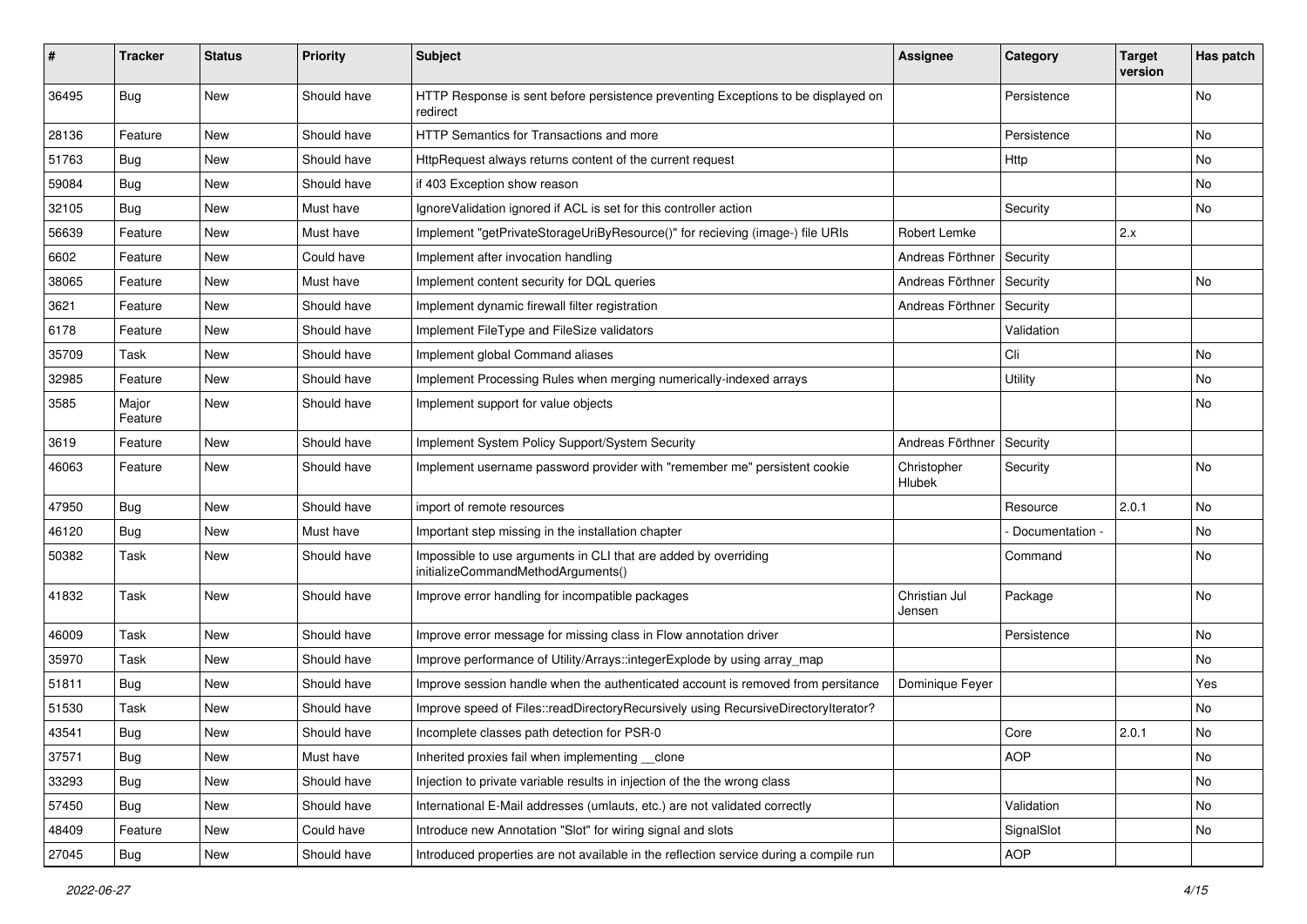| #     | <b>Tracker</b> | <b>Status</b> | <b>Priority</b> | <b>Subject</b>                                                                                    | <b>Assignee</b> | Category                    | <b>Target</b><br>version | Has patch |
|-------|----------------|---------------|-----------------|---------------------------------------------------------------------------------------------------|-----------------|-----------------------------|--------------------------|-----------|
| 57815 | Bug            | New           | Should have     | Invalid resources are saved in the persistent resources folder                                    |                 | Resource                    |                          | No        |
| 35083 | <b>Bug</b>     | New           | Should have     | involving SecurityContext in Widget's __wakeup situation leads to an exception                    |                 | Object                      |                          | No        |
| 51972 | <b>Bug</b>     | New           | Should have     | Joins for every deep property constraint make cartesian selection                                 | Adrian Föder    |                             |                          | Yes       |
| 34404 | <b>Bug</b>     | New           | Should have     | JsonView transformObject does not respect_descendAll configuration                                |                 |                             |                          | No        |
| 50869 | <b>Bug</b>     | New           | Could have      | key() invoked on object                                                                           |                 |                             |                          | No        |
| 32294 | Feature        | New           | Should have     | Lazy initialization of loggers                                                                    |                 |                             |                          | No        |
| 35783 | Feature        | New           | Should have     | Lifecycle method after property mapping                                                           |                 | Object                      |                          | No        |
| 46097 | <b>Bug</b>     | New           | Must have       | Logged in user gets session of an other logged in user                                            | Robert Lemke    | Session                     |                          | No        |
| 44563 | Feature        | New           | Should have     | Logged in users via HTTP Basic always get re-authenticated                                        |                 | Security                    |                          | No        |
| 34816 | Feature        | New           | Should have     | Long text encryption                                                                              |                 | Security                    |                          | No        |
| 33069 | Task           | New           | Should have     | Make command output sparse, implement generic verbose switch                                      |                 | Command                     |                          | No        |
| 47075 | Feature        | New           | Should have     | Make Exception more meaningful                                                                    |                 | Resource                    |                          | No        |
| 45103 | Feature        | New           | Should have     | Make static resource URI generation available outside of Fluid                                    |                 | Resource                    |                          | No        |
| 44123 | Feature        | New           | Should have     | Make the "Flow requires the PHP setting "date.timezone"" error more beautiful                     |                 |                             |                          | No        |
| 47456 | Feature        | New           | Should have     | ManyToOne and OneToOne Relations of Objects passed as Action Argument are<br>loaded automatically |                 | Validation                  |                          | No        |
| 44542 | Task           | New           | Should have     | Mention the risk of requestPatterns regarding foreign package's SecurityContext<br>usage          | Adrian Föder    | Documentation -             |                          | No        |
| 59244 | Feature        | <b>New</b>    | Should have     | Message or Container needs context                                                                |                 |                             |                          | <b>No</b> |
| 49373 | <b>Bug</b>     | New           | Must have       | Methods policy with key "Controllers" is ignored                                                  |                 | Security                    |                          | No        |
| 52014 | <b>Bug</b>     | New           | Should have     | Migration makes fields NOT NULL even though not true                                              |                 | Persistence                 |                          | No        |
| 57972 | Bug            | New           | Should have     | Missing @ManyToOne in example for resource                                                        |                 | Documentation -             |                          | No        |
| 54458 | <b>Bug</b>     | New           | Should have     | Missing Version Number in packages                                                                |                 | Package                     |                          | No        |
| 35781 | Feature        | New           | Should have     | Model validation                                                                                  |                 | Validation                  |                          | No        |
| 53620 | <b>Bug</b>     | New           | Should have     | Move Classes/TYPO3/Flow/Composer to own Package                                                   |                 | Package                     |                          | No        |
| 59322 | <b>Bug</b>     | New           | Should have     | Mssing field exception should show missing migrations as well                                     |                 | Persistence                 |                          | No        |
| 26745 | Feature        | New           | Should have     | MVC should know about entities lying in the session                                               |                 | <b>MVC</b>                  |                          | No        |
| 58894 | Bug            | New           | Must have       | MySQL max key length exceeded during Neos setup                                                   |                 | - Error Handler<br>Report - | 2.x                      | No        |
| 31262 | Feature        | New           | Should have     | Named arguments in Objects.yaml for constructor arguments                                         |                 | Object                      |                          | No        |
| 40283 | <b>Bug</b>     | New           | Should have     | New constructor in grandparent class not called                                                   |                 | Object                      |                          | No        |
| 30425 | Bug            | New           | Should have     | New methods are not updated in Policies during Development                                        |                 | Security                    |                          |           |
| 54451 | Bug            | New           | Must have       | No functionality at Apache environments with suexec                                               |                 |                             |                          | No        |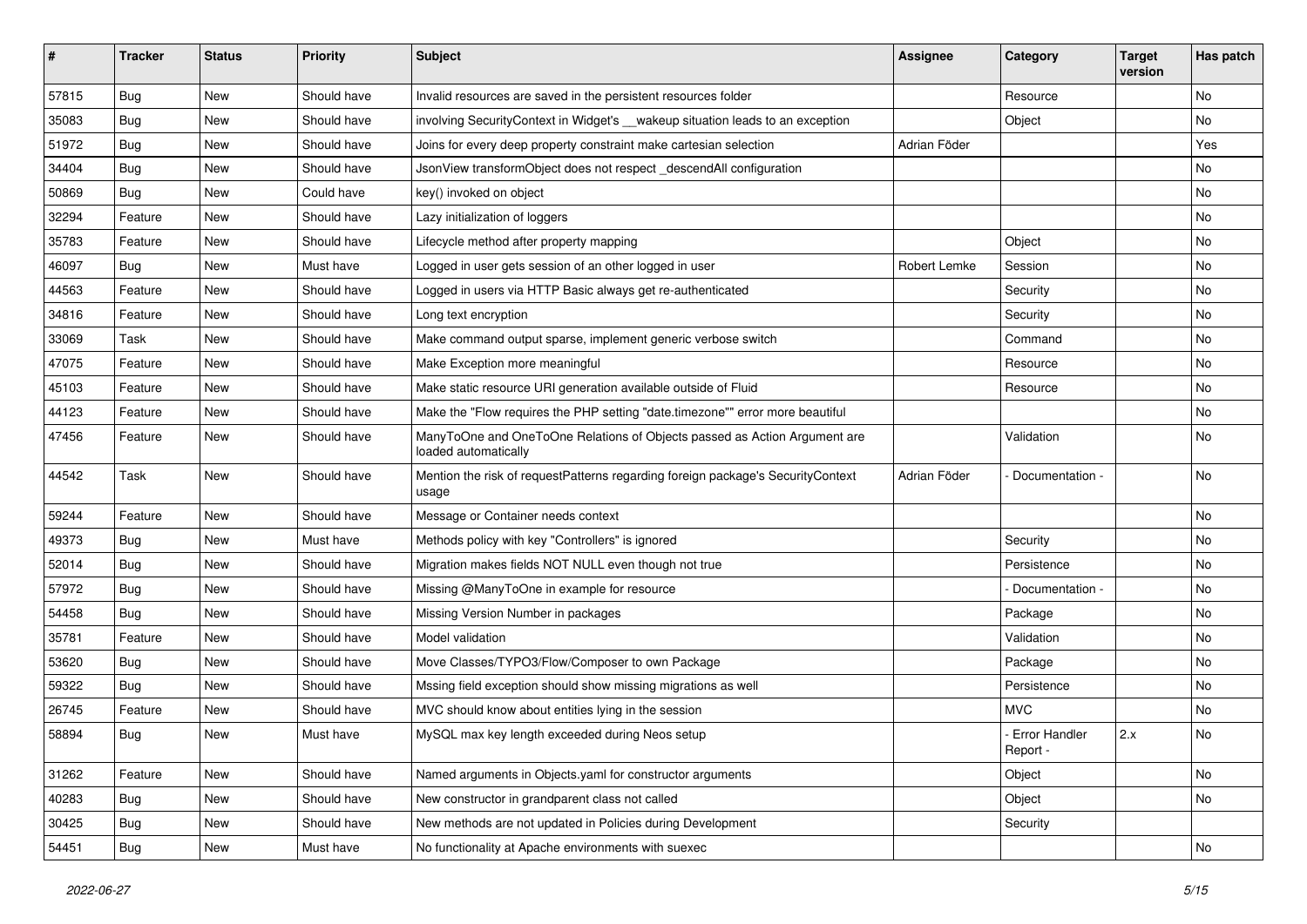| #     | <b>Tracker</b> | <b>Status</b> | <b>Priority</b> | <b>Subject</b>                                                                            | <b>Assignee</b>  | Category        | <b>Target</b><br>version | Has patch |
|-------|----------------|---------------|-----------------|-------------------------------------------------------------------------------------------|------------------|-----------------|--------------------------|-----------|
| 33078 | Bug            | New           | Should have     | No Redirect to Login                                                                      |                  | Security        |                          | No        |
| 49566 | <b>Bug</b>     | New           | Should have     | NULL source values are not handled correctly                                              | Adrian Föder     | Property        |                          | No        |
| 49372 | <b>Bug</b>     | New           | Should have     | ObjectConverter ignores implemented interface when mapping subtype                        |                  |                 |                          | No        |
| 56036 | Feature        | New           | Should have     | Optimize autoloading                                                                      |                  |                 |                          | No        |
| 56486 | Feature        | New           | Should have     | Optimize the ObjectManager for performance                                                |                  |                 |                          | No        |
| 36804 | Bug            | New           | Should have     | Orphaned entities within aggregates are not removed                                       |                  | Persistence     |                          | No        |
| 51847 | <b>Bug</b>     | New           | Should have     | Overiding controller actions with other required parameter sets results in fatal error.   |                  | Reflection      | 2.x                      | No        |
| 58927 | <b>Bug</b>     | New           | Should have     | Overlapping ressouce definitions in Policy yaml resolved incorrectly                      |                  | Security        | 2.1                      | No        |
| 30418 | Feature        | New           | Should have     | Package bootstrapping following dependencies                                              |                  | Core            |                          |           |
| 5774  | Feature        | New           | Should have     | Package Manager should clear all cache entries tagged with %PACKAGE%                      |                  | Package         |                          |           |
| 45386 | <b>Bug</b>     | New           | Could have      | Package::buildArrayOfClassFiles tries to determine class names from file paths            |                  |                 |                          | <b>No</b> |
| 54549 | <b>Bug</b>     | New           | Must have       | PackageManager::createPackage is incompatible to PackageManagerInterface                  |                  |                 |                          | No        |
| 57374 | <b>Bug</b>     | New           | Should have     | Persisted entities saved in session are not resolved                                      |                  | Session         | 2.x                      | No        |
| 45669 | Bug            | New           | Should have     | PersistentObjectConverter does not convert ValueObjects by __identity                     |                  |                 |                          | No        |
| 52185 | <b>Bug</b>     | New           | Could have      | PositionalArraySorter should detect recursive dependencies                                |                  | Utility         |                          | No        |
| 48862 | Feature        | New           | Should have     | Possibility to exclude package from file monitoring                                       |                  | Monitor         |                          | <b>No</b> |
| 9968  | Feature        | New           | Should have     | Promote security publishing configuration automatically when persisting models            | Andreas Förthner | Security        |                          |           |
| 56107 | <b>Bug</b>     | New           | Should have     | Property mapping configuration only supports one wildcard at a time                       |                  | Property        |                          | No        |
| 50342 | Bug            | New           | Could have      | PropertyMapper: Use of interface method before implementation check                       |                  |                 |                          | No        |
| 29202 | Task           | New           | Should have     | Provide a Cherokee Server Configuration for FLOW3                                         |                  | Documentation - |                          |           |
| 6603  | Feature        | New           | Must have       | Provide a policy management API                                                           | Andreas Förthner | Security        |                          |           |
| 52590 | Feature        | New           | Should have     | Provide a way to get the Doctrine QueryBuilder                                            |                  |                 |                          | No        |
| 29476 | Feature        | New           | Should have     | Provider rendering time and query count for request                                       |                  |                 |                          |           |
| 42101 | <b>Bug</b>     | New           | Must have       | Proxyclasses are not rebuild in Development context unless cache is empty                 |                  | Object          | 2.0.1                    | No        |
| 9537  | Feature        | New           | Should have     | Query criterions should be able to compare whole objects                                  |                  | Persistence     |                          |           |
| 44738 | Feature        | New           | Must have       | Re-Validation of argument's custom validators                                             |                  | Validation      |                          | No        |
| 36634 | Bug            | New           | Should have     | Reconstituted entities do not have their properties set when initializeObject() is called |                  |                 |                          | No        |
| 36633 | <b>Bug</b>     | New           | Should have     | Reconstituted entities should not have the FLOW3_Persistence_clone property set           |                  |                 |                          | No        |
| 43947 | <b>Bug</b>     | New           | Should have     | Redirect to login after Session timeout                                                   |                  |                 |                          | No        |
| 36509 | Feature        | New           | Should have     | redirectToUri to an uri with acl forces a 403 because of missing csrf token.              |                  |                 |                          | No        |
| 25907 | Task           | New           | Should have     | Referrer should only contain the URI of the previous request                              |                  | <b>MVC</b>      |                          |           |
| 39791 | <b>Bug</b>     | New           | Must have       | Reflection data of old aspect is not removed                                              |                  | Reflection      | 1.1.1                    | No        |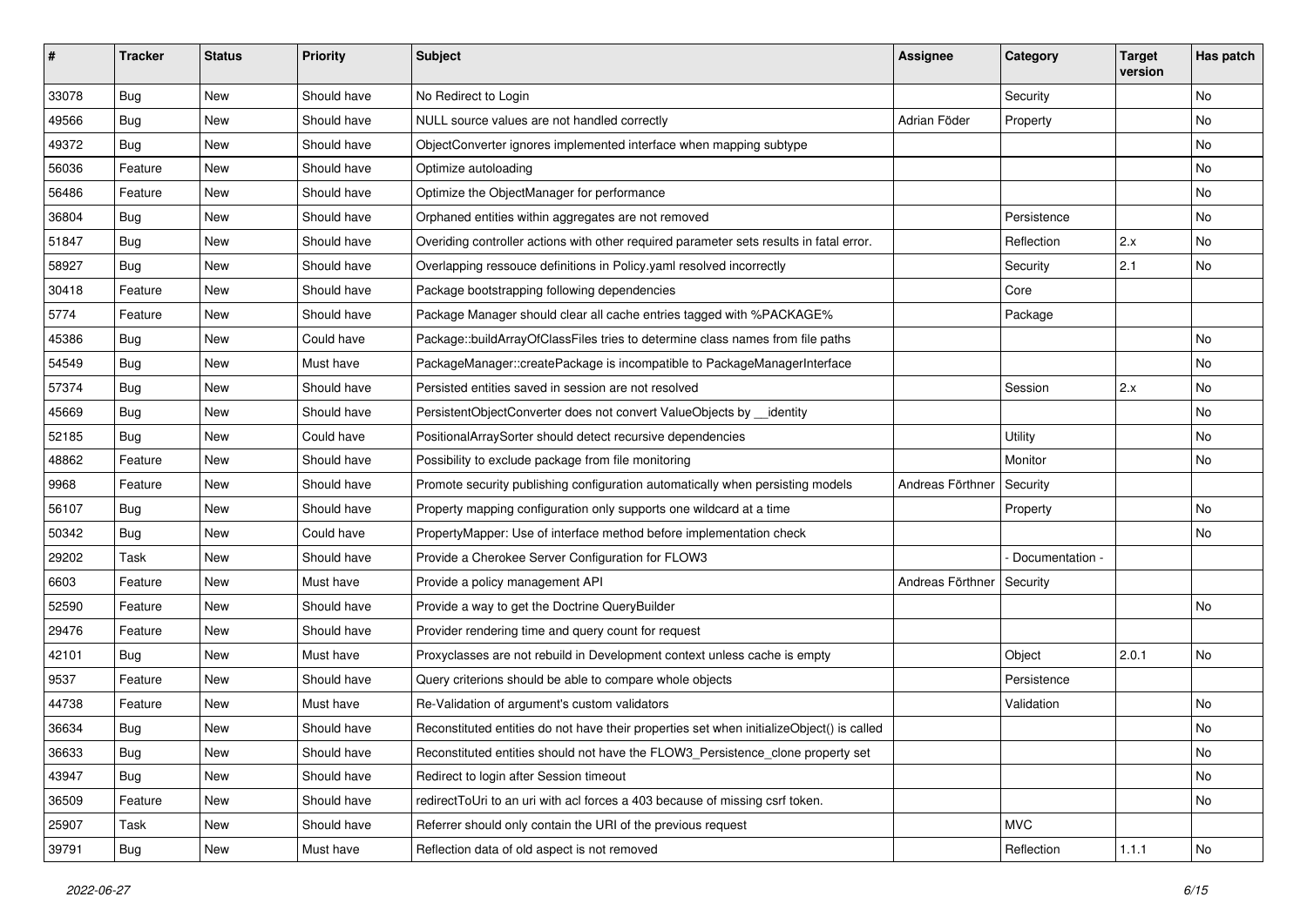| ∦     | <b>Tracker</b> | <b>Status</b> | <b>Priority</b> | <b>Subject</b>                                                                                                                                          | Assignee | Category          | <b>Target</b><br>version | Has patch |
|-------|----------------|---------------|-----------------|---------------------------------------------------------------------------------------------------------------------------------------------------------|----------|-------------------|--------------------------|-----------|
| 26767 | Feature        | <b>New</b>    | Should have     | Reflection method to get a method return type and documentation                                                                                         |          | Reflection        |                          |           |
| 10678 | Bug            | <b>New</b>    | Must have       | ReflectionService doesn't reflect methods of child classes correctly when they get<br>reflected before their parent class in the initialization process |          | Reflection        |                          |           |
| 45272 | Bug            | <b>New</b>    | Should have     | Related Value Objects get deleted by default cascading                                                                                                  |          |                   |                          | No        |
| 54046 | <b>Bug</b>     | New           | Must have       | Removal of ValueObjects from a ManyToMany relationship is not possible                                                                                  |          | Persistence       | 2.1                      | No        |
| 48429 | Bug            | <b>New</b>    | Should have     | Remove- and update-actions on repository are not persisted                                                                                              |          |                   |                          | No.       |
| 61043 | Task           | New           | Should have     | Rename ClassSchema to ModelSchema                                                                                                                       |          | Reflection        |                          | No        |
| 30423 | Feature        | <b>New</b>    | Should have     | Rendering template of other action without forward                                                                                                      |          | <b>MVC</b>        |                          | No        |
| 55953 | Task           | <b>New</b>    | Could have      | Repair and streamline ValueObject support                                                                                                               |          | Persistence       |                          | No        |
| 44184 | <b>Bug</b>     | New           | Should have     | Request arguments are not merged correctly for single object actions                                                                                    |          | <b>MVC</b>        | 2.0.1                    | No        |
| 44186 | <b>Bug</b>     | <b>New</b>    | Should have     | Request does not accept custom Content-Type                                                                                                             |          | <b>MVC</b>        | 2.0.1                    | No.       |
| 37279 | Feature        | New           | Should have     | <b>Request PropertyMapping</b>                                                                                                                          |          | Property          |                          | No        |
| 58996 | <b>Bug</b>     | <b>New</b>    | Should have     | ResourceManager adding to persistence                                                                                                                   |          |                   |                          | No        |
| 62009 | Bug            | <b>New</b>    | Should have     | Rewrite URI Filename could be empty                                                                                                                     |          |                   |                          |           |
| 34133 | Feature        | New           | Could have      | RFC: Handle Semicolons in Path part of URIs as Scoped Path Parameters                                                                                   |          | Property          |                          | No        |
| 55957 | Task           | <b>New</b>    | Should have     | RFC: Optimize AOP proxies                                                                                                                               |          | <b>AOP</b>        |                          | No        |
| 39788 | Feature        | <b>New</b>    | Could have      | RFC: Repository based NotExistsValidator                                                                                                                |          | Validation        |                          | No        |
| 55958 | Task           | New           | Should have     | RFC: Use PHP 5.4 closure features for direct ObjectAccess                                                                                               |          |                   |                          | No        |
| 49039 | Feature        | <b>New</b>    | Could have      | RFC: Use PSR-3 logger interface in Flow                                                                                                                 |          | Log               |                          | No.       |
| 49423 | <b>Bug</b>     | New           | Must have       | Role name and packageKey are not accessible                                                                                                             |          |                   |                          | No        |
| 54589 | <b>Bug</b>     | <b>New</b>    | Should have     | Role parent is not removed from roles MM table                                                                                                          |          | Security          |                          | No        |
| 49780 | Bug            | <b>New</b>    | Should have     | Roles are not synchronized                                                                                                                              |          | Security          |                          | No        |
| 45917 | <b>Bug</b>     | New           | Should have     | RoutePartHandler transliteration must be improved                                                                                                       |          | MVC - Routing     |                          | No        |
| 44891 | Feature        | <b>New</b>    | Should have     | Routes should be able to enforce http/https protocol                                                                                                    |          | MVC - Routing     |                          | No.       |
| 32869 | <b>Bug</b>     | New           | Must have       | Security config tokenClass doesnt throw exception if not found the class                                                                                |          | Security          |                          | No        |
| 39414 | <b>Bug</b>     | <b>New</b>    | Should have     | <b>Security Documentation</b>                                                                                                                           |          | Documentation -   |                          | <b>No</b> |
| 8981  | Feature        | <b>New</b>    | Could have      | Security/Performance: Provide Webserver Configuration file for common webservers -<br>do not use .htaccess                                              |          |                   |                          |           |
| 58153 | Bug            | New           | Should have     | Session - Scope, Property with interface annotation fails at wakeup                                                                                     |          | <b>AOP</b>        | 2.1                      | No        |
| 45041 | Bug            | New           | Must have       | Set file permissions doesnt work                                                                                                                        |          | Command           | 2.0.1                    | No        |
| 37846 | Feature        | New           | Should have     | Should be able to declare more than one controllerObjectName per requestPatterns                                                                        |          | Security          |                          | No        |
| 33465 | Bug            | New           | Should have     | Some vital commands to recover the system fail when recovery is needed                                                                                  |          | Command           |                          | No        |
| 45623 | Bug            | New           | Should have     | SQL error when calling TYPO3.Blog Setup controller                                                                                                      |          | - Documentation - |                          | No        |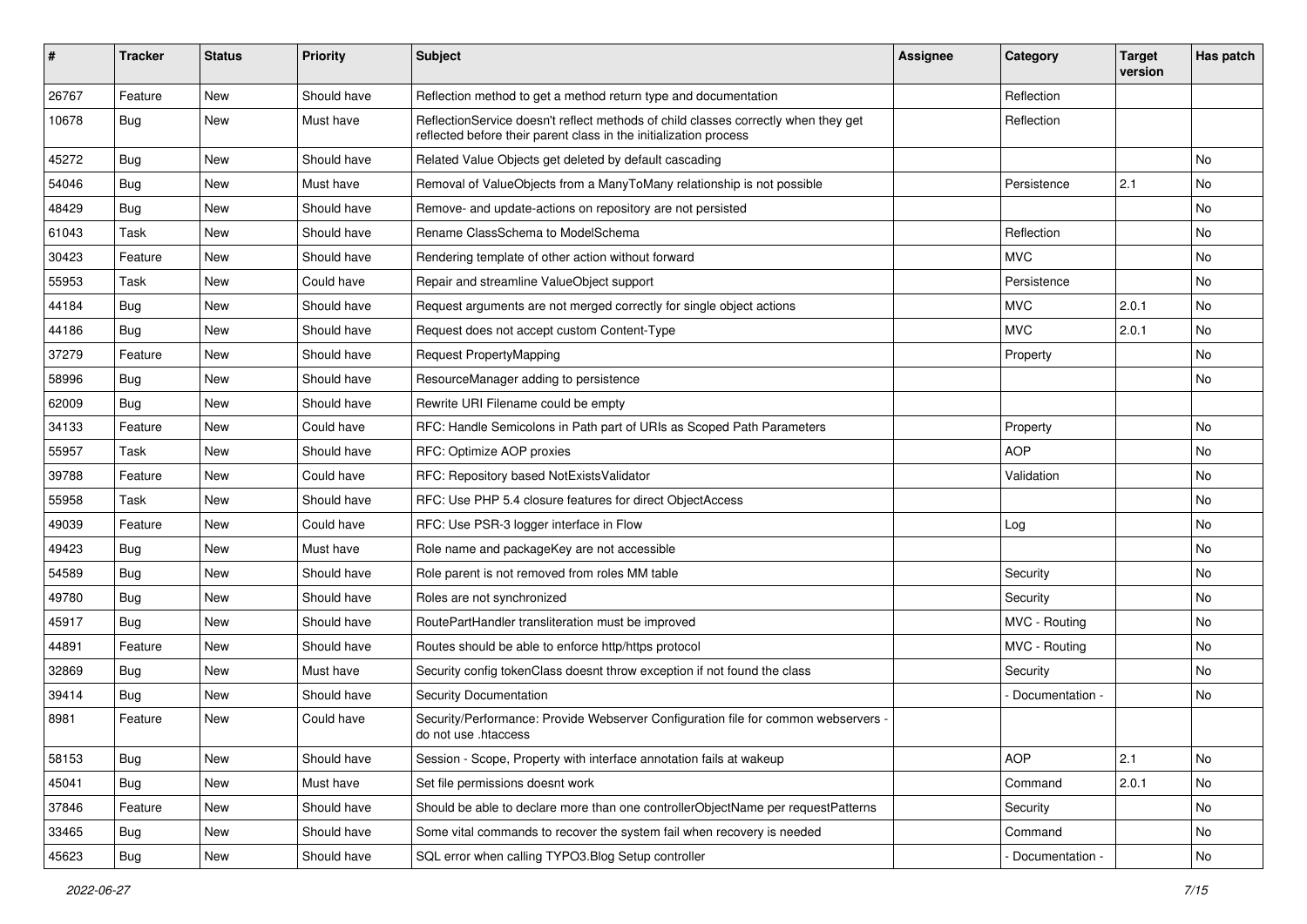| #     | <b>Tracker</b>   | <b>Status</b> | <b>Priority</b> | <b>Subject</b>                                                                                                       | <b>Assignee</b>       | Category                         | Target<br>version | Has patch |
|-------|------------------|---------------|-----------------|----------------------------------------------------------------------------------------------------------------------|-----------------------|----------------------------------|-------------------|-----------|
| 56744 | Feature          | <b>New</b>    | Must have       | stay logged in                                                                                                       |                       |                                  |                   | <b>No</b> |
| 38222 | Feature          | <b>New</b>    | Could have      | Step execution signals with concrete name                                                                            |                       | Core                             |                   | No        |
| 37473 | <b>Bug</b>       | <b>New</b>    | Must have       | Subsequent Exceptions related to Doctrine Entity Manager makes it snap shut                                          |                       | - Testing -                      |                   | No        |
| 55719 | Feature          | New           | Could have      | Support additional Resource Folders                                                                                  |                       |                                  |                   | <b>No</b> |
| 3728  | Feature          | <b>New</b>    | Should have     | Support arrays of objects as controller arguments                                                                    |                       | <b>MVC</b>                       |                   |           |
| 46371 | Feature          | <b>New</b>    | Should have     | Support compilation of static information in proxy classes                                                           | Christopher<br>Hlubek |                                  |                   | <b>No</b> |
| 41420 | Feature          | <b>New</b>    | Should have     | Support entity versioning                                                                                            |                       | Persistence                      |                   | <b>No</b> |
| 9313  | Feature          | <b>New</b>    | Should have     | Support for currencies                                                                                               |                       | 118 <sub>n</sub>                 |                   | No        |
| 62292 | Major<br>Feature | <b>New</b>    | Should have     | Support for entity translation                                                                                       |                       | 118n                             | 2.x               | No        |
| 56556 | Feature          | New           | Should have     | support has Property and is Property                                                                                 |                       |                                  |                   | <b>No</b> |
| 47273 | Feature          | New           | Should have     | Support mapping properties with differing types for setter and property                                              |                       | Property                         |                   | No        |
| 3153  | Feature          | <b>New</b>    | Should have     | Support of action based filter rules defined by annotation.                                                          |                       | <b>MVC</b>                       |                   |           |
| 30258 | Feature          | <b>New</b>    | Should have     | Support optional package dependencies                                                                                |                       |                                  |                   |           |
| 56916 | Feature          | <b>New</b>    | Should have     | Support PATCH request method as of RFC5789                                                                           |                       | Http                             |                   | No        |
| 45409 | Feature          | <b>New</b>    | Should have     | Support validation of abstract nested properties                                                                     |                       | Validation                       |                   | No        |
| 54744 | <b>Bug</b>       | <b>New</b>    | Should have     | System.log contains many NOTICE Flow The argument "workspace" declared in<br>pointcut does not exist in method TYPO3 |                       | Log                              |                   | <b>No</b> |
| 46689 | <b>Bug</b>       | <b>New</b>    | Must have       | The new ClassLoader swallows Fatal Errors                                                                            | Marc Neuhaus          |                                  |                   | <b>No</b> |
| 1856  | Feature          | <b>New</b>    | Should have     | The Package Manager checks dependencies between packages on each activation<br>deactivation                          | Christopher<br>Hlubek | Package                          |                   |           |
| 46050 | Feature          | <b>New</b>    | Could have      | To decouple log file writing at Logger->logException                                                                 |                       | Log                              |                   | <b>No</b> |
| 33018 | Feature          | <b>New</b>    | Should have     | Translator should support override of labels from other packages                                                     |                       | 118n                             |                   | No        |
| 59878 | <b>Bug</b>       | <b>New</b>    | Must have       | TYPO3\Flow\Core\Booting\Exception\SubProcessException thrown in file Scripts.php                                     |                       | - Error Handler<br>Report ·      | 1.1.1             | <b>No</b> |
| 54381 | Bug              | New           | -- undefined -- | TYPO3\Flow\Core\Booting\Exception\SubProcessException thrown in file Scripts.php                                     |                       | Error Handler<br>Report -        |                   | No        |
| 53851 | <b>Bug</b>       | <b>New</b>    | -- undefined -- | TYPO3\Flow\Core\Booting\Exception\SubProcessException thrown in file Scripts.php                                     |                       | - Error Handler<br>Report -      |                   | <b>No</b> |
| 59747 | Bug              | <b>New</b>    | Should have     | TYPO3\Flow\Error\Exception thrown in file ErrorHandler.php                                                           |                       |                                  |                   | <b>No</b> |
| 59140 | Bug              | New           | -- undefined -- | TYPO3\Flow\Error\Exception thrown in file ErrorHandler.php                                                           |                       | <b>Error Handler</b><br>Report - |                   | <b>No</b> |
| 59049 | Bug              | <b>New</b>    | Should have     | TYPO3\Flow\Error\Exception thrown in file ErrorHandler.php                                                           |                       | Error Handler<br>Report -        |                   | No        |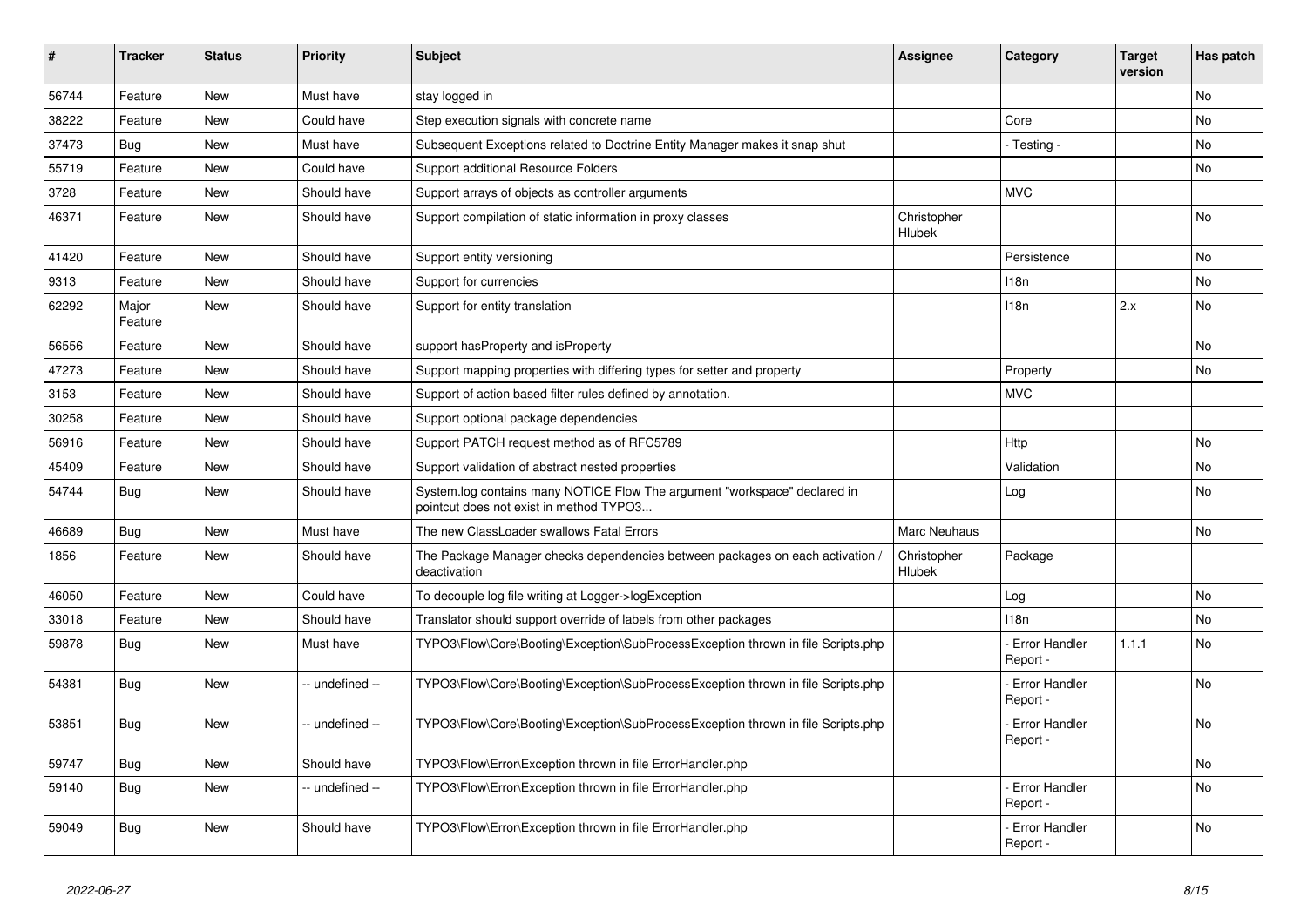| #     | <b>Tracker</b> | <b>Status</b> | <b>Priority</b> | <b>Subject</b>                                                                                                                         | <b>Assignee</b> | Category                         | <b>Target</b><br>version | Has patch |
|-------|----------------|---------------|-----------------|----------------------------------------------------------------------------------------------------------------------------------------|-----------------|----------------------------------|--------------------------|-----------|
| 52005 | Bug            | <b>New</b>    | Could have      | TYPO3\Flow\Error\Exception thrown in file ErrorHandler.php                                                                             |                 | Error Handler<br>Report -        |                          | <b>No</b> |
| 51704 | Bug            | <b>New</b>    | -- undefined -- | TYPO3\Flow\Error\Exception thrown in file ErrorHandler.php                                                                             |                 | Error Handler<br>Report -        |                          | No        |
| 44361 | Bug            | New           | Should have     | TYPO3\Flow\I18n\Formatter\DatetimeFormatter - caching DATETIME type                                                                    |                 | 118 <sub>n</sub>                 | 2.0.1                    | No        |
| 58852 | Bug            | <b>New</b>    | Should have     | TYPO3\Flow\Security\Exception\AccessDeniedException should clarify which action<br>fails to execute                                    |                 | Security                         |                          | No        |
| 49801 | <b>Bug</b>     | New           | -- undefined -- | TYPO3\Flow\Security\Exception\AccessDeniedException thrown in file<br>TYPO3_Flow_Security_Authorization_AccessDecisionVoterManager.php |                 | <b>Error Handler</b><br>Report - |                          | <b>No</b> |
| 39096 | Bug            | <b>New</b>    | Should have     | Unnecessary compile invoked in non production context?                                                                                 |                 | Core                             | 2.0.1                    | No        |
| 45249 | Bug            | <b>New</b>    | Must have       | Update composer project-create command listing                                                                                         |                 | Documentation -                  |                          | No        |
| 40854 | Task           | New           | Must have       | Update security documentation (authentication in 1.2)                                                                                  |                 | Documentation -                  | 2.0.1                    | No        |
| 41496 | Bug            | <b>New</b>    | Must have       | Upload identical Resources, deleting fails                                                                                             |                 | Resource                         |                          | No        |
| 43572 | Feature        | <b>New</b>    | Should have     | Uri should support manipulation of query arguments                                                                                     |                 |                                  |                          | No.       |
| 54181 | <b>Bug</b>     | New           | Could have      | Use date default timezone get() instead of ini get('date.timezone')                                                                    |                 | Core                             |                          | Yes       |
| 37316 | Bug            | New           | Should have     | Use findBestMatchingLocale instead of getDefaultLocale?                                                                                |                 | Validation                       |                          | No        |
| 35388 | Feature        | New           | Could have      | Use the current package as default for translations within controllers                                                                 |                 | 118 <sub>n</sub>                 |                          | No        |
| 25988 | Bug            | <b>New</b>    | Should have     | Useless proxies are built for some classes                                                                                             |                 | Object                           |                          |           |
| 59357 | Bug            | <b>New</b>    | Should have     | Using the PackageManager directly instead of the Interface results in unexpected<br>behavior                                           |                 |                                  |                          | No        |
| 46011 | Task           | <b>New</b>    | Should have     | Validate annotation with missing type should throw useful error                                                                        |                 | Validation                       |                          | No.       |
| 37564 | Bug            | New           | Should have     | Validation of Parent Object containing properties of type ManyToOne and<br>ManyToMany to same Target                                   |                 | Validation                       |                          | No        |
| 64842 | Feature        | <b>New</b>    | Could have      | Validation of Property should also happen before Property Mapping.                                                                     |                 |                                  |                          | <b>No</b> |
| 31261 | Feature        | <b>New</b>    | Should have     | Virtual objects - generate proxy classes for interfaces                                                                                |                 | Object                           |                          | No        |
| 47951 | Feature        | New           | Should have     | Warn if persistence stack is not empty at the end of a get-request                                                                     |                 | Persistence                      |                          | No        |
| 43993 | Task           | <b>New</b>    | Should have     | Warn when no migrations are found at all during doctrine: migrate                                                                      |                 | Persistence                      |                          | No        |
| 29405 | Bug            | <b>New</b>    | Must have       | When storing a new entity inside the session, it will be fully serialized instead of just<br>the reference being stored                |                 | Session                          |                          |           |
| 8464  | Feature        | <b>New</b>    | Should have     | Write settings using the ConfigurationManager                                                                                          |                 | Configuration                    |                          | No        |
| 57796 | Bug            | <b>New</b>    | Should have     | XLIFF Fails if $id ==$ nodedata                                                                                                        |                 |                                  |                          | <b>No</b> |
| 44185 | <b>Bug</b>     | <b>New</b>    | Should have     | XML body always need a root node                                                                                                       |                 | <b>MVC</b>                       | 2.0.1                    | No        |
| 46318 | Feature        | <b>New</b>    | Should have     | [caching framework] Extend cache interface to handle multiple entries                                                                  |                 | Cache                            |                          | <b>No</b> |
| 39674 | Bug            | <b>New</b>    | Should have     | TYPO3\FLOW3\var dump behaves weird in controller actions doing return                                                                  |                 | <b>MVC</b>                       |                          | No        |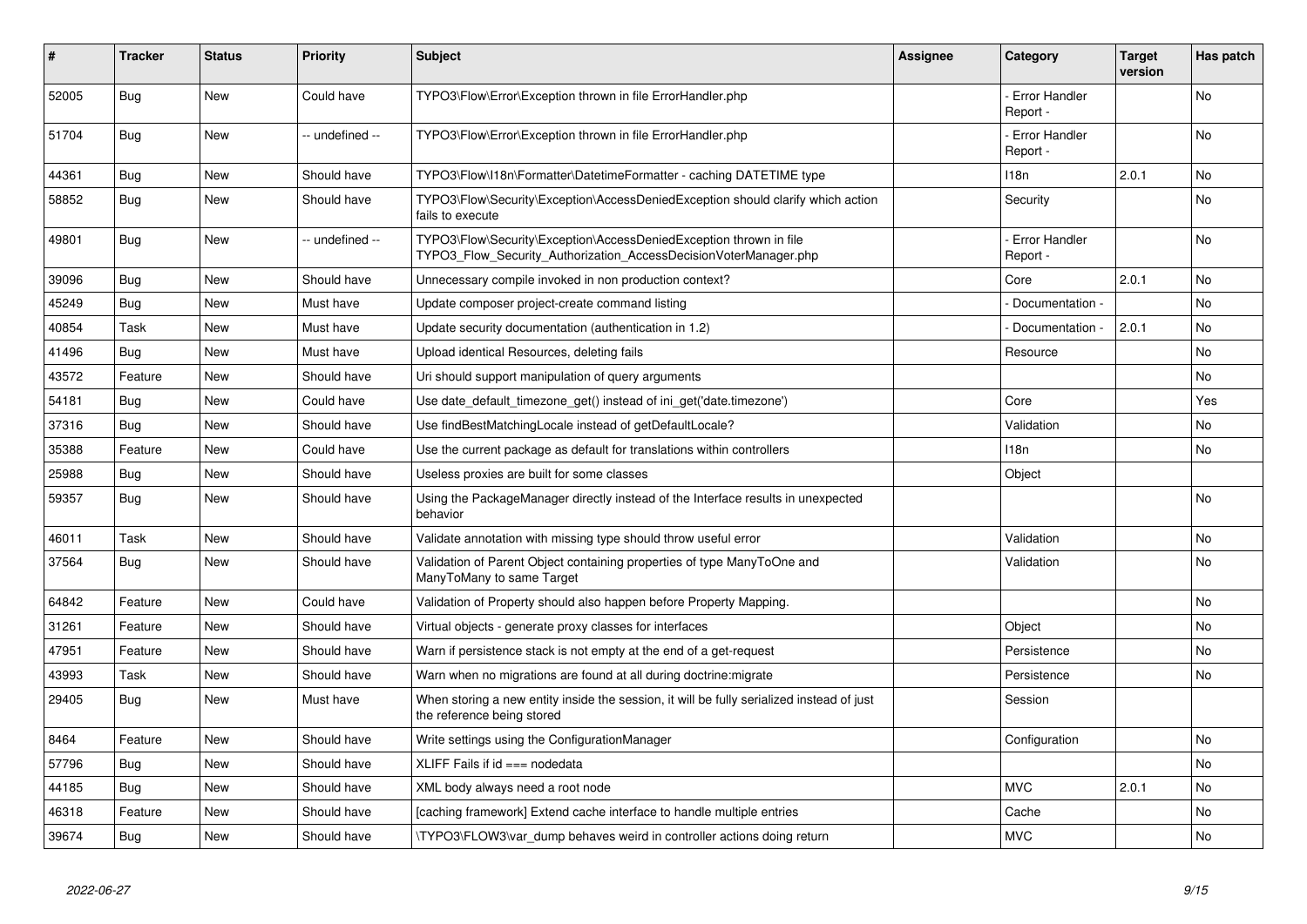| #     | <b>Tracker</b>   | <b>Status</b> | <b>Priority</b> | <b>Subject</b>                                                                                         | <b>Assignee</b>         | Category        | <b>Target</b><br>version | Has patch |
|-------|------------------|---------------|-----------------|--------------------------------------------------------------------------------------------------------|-------------------------|-----------------|--------------------------|-----------|
| 51120 | <b>Bug</b>       | <b>New</b>    | Must have       | \TYPO3\Flow\Core\Booting::buildSubprocessCommand - wrong command if passed<br>more than one parameters |                         | Core            |                          | <b>No</b> |
| 41727 | Bug              | Accepted      | Should have     | @Flow\Identity and @ORM\InheritanceType("JOINED") can't be used together                               | Karsten<br>Dambekalns   |                 |                          | <b>No</b> |
| 39910 | Feature          | Accepted      | Should have     | Ability to query user based on roles                                                                   |                         | Security        |                          | <b>No</b> |
| 32707 | Bug              | Accepted      | Must have       | <b>Bad Bad FileBackend</b>                                                                             | Karsten<br>Dambekalns   | Cache           | 2.0.1                    | No        |
| 41900 | Feature          | Accepted      | Should have     | Check for duplicate PSR-0 autoload namespaces                                                          | Christian Jul<br>Jensen | Package         |                          | No        |
| 48167 | Feature          | Accepted      | Should have     | Command line account and role browsing                                                                 | Adrian Föder            | Security        |                          | No        |
| 27561 | Task             | Accepted      | Could have      | Complete documentation                                                                                 |                         | Documentation - |                          | No        |
| 33937 | Feature          | Accepted      | Should have     | Convenience method to resolve public "resource://" paths                                               | Karsten<br>Dambekalns   | Resource        |                          | No        |
| 27798 | Bug              | Accepted      | Must have       | CSRF protection not working for forms in a plugin                                                      |                         | Security        | 2.0.1                    | <b>No</b> |
| 49806 | Task             | Accepted      | Should have     | Date formatting should care about the time zone                                                        | Adrian Föder            | 118n            |                          | No        |
| 26986 | Feature          | Accepted      | Should have     | Debug toolbar                                                                                          | Christian Müller        |                 |                          | No        |
| 44712 | Task             | Accepted      | Should have     | Decouple Argument-Building in the HTTP-Request-Constructor                                             |                         | Http            |                          | <b>No</b> |
| 46823 | Task             | Accepted      | Should have     | Detect APC and APCu correctly                                                                          |                         | Cache           |                          | <b>No</b> |
| 30890 | Feature          | Accepted      | Should have     | Developer Toolbar                                                                                      | Christian Müller        | <b>MVC</b>      |                          | No        |
| 37354 | Bug              | Accepted      | Should have     | Do not apply generateValueHash() and generateUuid() if custom identifier is used                       | Karsten<br>Dambekalns   | Persistence     |                          | No        |
| 40802 | Bug              | Accepted      | Should have     | Documentation mistake (authentication)                                                                 | Karsten<br>Dambekalns   | Documentation - | 1.1.1                    | <b>No</b> |
| 37212 | Feature          | Accepted      | Must have       | Edge Side Includes (ESI)                                                                               | Robert Lemke            | Http            |                          | <b>No</b> |
| 33024 | Bug              | Accepted      | Must have       | Exception when validating a float in a Model with the Number validator                                 | Karsten<br>Dambekalns   | 118n            |                          | No        |
| 43192 | Bug              | Accepted      | Should have     | findByIdentifier() for non-persisted objects not working for custom identifier properties              | Karsten<br>Dambekalns   | Persistence     |                          | <b>No</b> |
| 32574 | Bug              | Accepted      | Should have     | FLOW3 enters fork bombs when using cgi-fcgi vs cli                                                     | Karsten<br>Dambekalns   | Core            |                          | No        |
| 3306  | Feature          | Accepted      | Should have     | Flush routes cache automatically on class file modifications                                           | Robert Lemke            | <b>MVC</b>      |                          |           |
| 6712  | Feature          | Accepted      | Should have     | Implement mixin support                                                                                | Robert Lemke            | <b>AOP</b>      |                          |           |
| 33258 | Major<br>Feature | Accepted      | Should have     | Implement support for Assetic                                                                          |                         |                 |                          | No        |
| 36840 | Task             | Accepted      | Should have     | Improve exception for wrong locales                                                                    | Karsten<br>Dambekalns   | 118n            |                          | No        |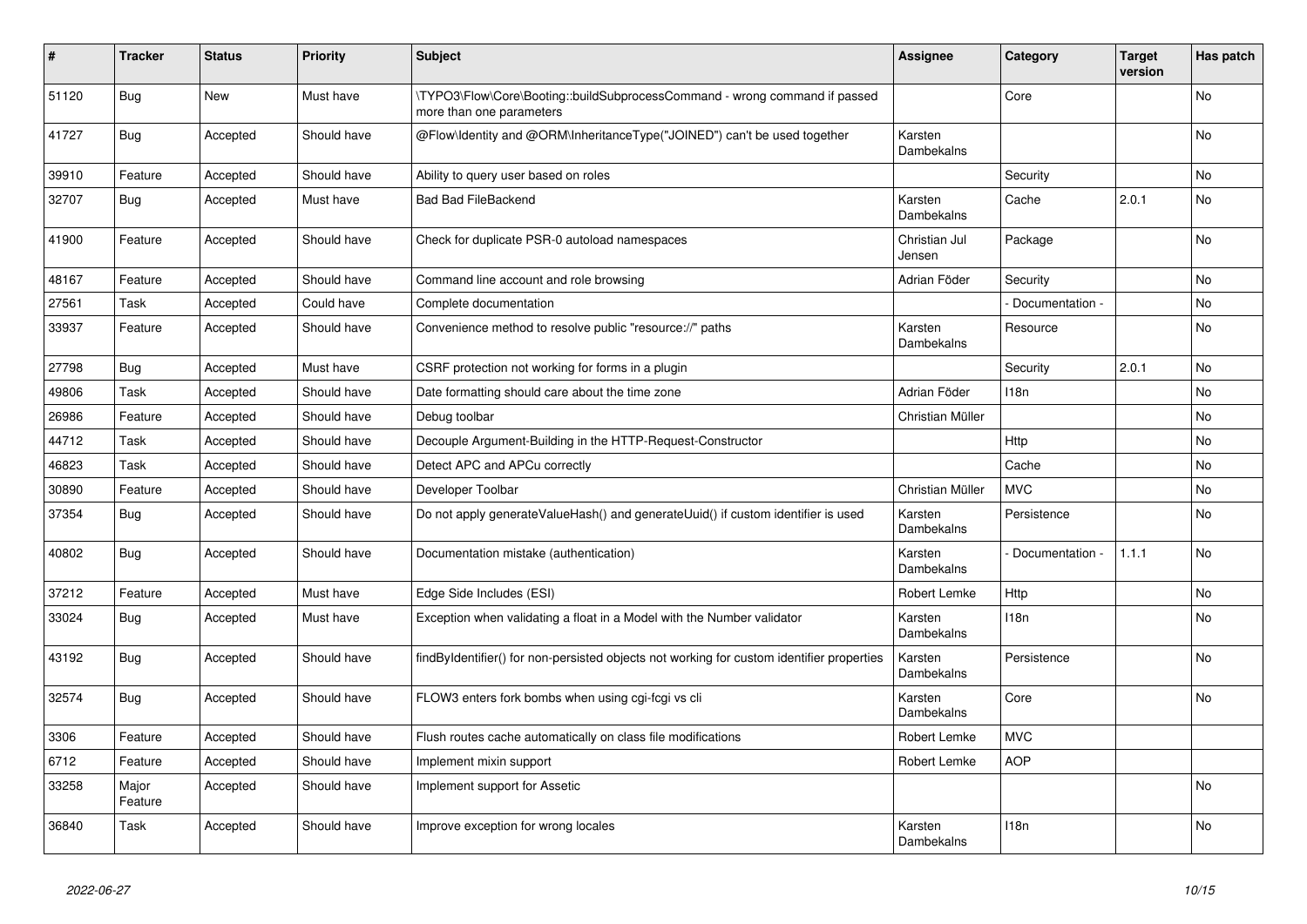| #     | <b>Tracker</b> | <b>Status</b> | <b>Priority</b> | <b>Subject</b>                                                                                              | <b>Assignee</b>              | Category        | Target<br>version | Has patch |
|-------|----------------|---------------|-----------------|-------------------------------------------------------------------------------------------------------------|------------------------------|-----------------|-------------------|-----------|
| 58773 | <b>Bug</b>     | Accepted      | Should have     | Improve NoMatchingRouteException                                                                            | <b>Bastian</b><br>Waidelich  | MVC - Routing   |                   | <b>No</b> |
| 37372 | Feature        | Accepted      | Should have     | Inheritance in ORM should be configured automatically                                                       | Karsten<br>Dambekalns        | Persistence     |                   | No        |
| 32425 | Bug            | Accepted      | Must have       | IpAddressRange methods not completly implemented                                                            | Karsten<br>Dambekalns        | Security        |                   | Yes       |
| 47859 | Task           | Accepted      | Should have     | Logging: Do not log all decisions in \TYPO3\Flow\Security\Aspect\LoggingAspect                              | <b>Robert Lemke</b>          | Security        |                   | No.       |
| 44375 | Task           | Accepted      | Should have     | Make all persistence reads go through repositories                                                          | Karsten<br><b>Dambekalns</b> | Persistence     |                   | <b>No</b> |
| 36715 | Feature        | Accepted      | Should have     | Make simultaneous use of multiple persistence backends possible                                             | Karsten<br>Dambekalns        | Persistence     |                   | No        |
| 41029 | Bug            | Accepted      | Should have     | Method security is also evaluating abstract classes                                                         | Karsten<br>Dambekalns        | Security        |                   | No        |
| 39609 | Feature        | Accepted      | Should have     | <b>Migration Version</b>                                                                                    | Karsten<br>Dambekalns        | Migrations -    |                   | <b>No</b> |
| 43190 | <b>Bug</b>     | Accepted      | Should have     | Misleading exception message for incompatible database structure                                            | Karsten<br>Dambekalns        | Persistence     | 2.0.1             | No        |
| 38004 | <b>Bug</b>     | Accepted      | Should have     | Missing CheatSheet folder for Getting Started manual                                                        | Karsten<br>Dambekalns        | Documentation - | 1.1.1             | No        |
| 40555 | Feature        | Accepted      | Must have       | Missing command arguments parameter in Core\Booting\Scripts::executeCommand()                               | Karsten<br><b>Dambekalns</b> | Core            |                   | Yes       |
| 44396 | Task           | Accepted      | Should have     | Move Doctrine ORM integration onto own namespace                                                            | Karsten<br>Dambekalns        | Persistence     |                   | No        |
| 34674 | Feature        | Accepted      | Should have     | NotFoundView is not injected in ActionController                                                            | Robert Lemke                 | <b>MVC</b>      |                   | No        |
| 47331 | <b>Bug</b>     | Accepted      | Must have       | ObjectManager shutdown with Dependency Injection Proxy causes fatal errors                                  |                              | Object          | 2.0.1             | No        |
| 13559 | <b>Bug</b>     | Accepted      | Should have     | ObjectSerializer failes with persistent objects within arrays                                               | Karsten<br>Dambekalns        | Persistence     |                   | No        |
| 46974 | <b>Bug</b>     | Accepted      | Should have     | Original and Proxy class in one file makes it difficult to reach 100% code coverage for<br>functional tests | Christian Müller             | Object          |                   | <b>No</b> |
| 38038 | Task           | Accepted      | Should have     | Proofread FLOW3 manual                                                                                      | Ryan J. Peterson             | Documentation - |                   | No        |
| 34879 | Bug            | Accepted      | Must have       | Proxied object is not update()able                                                                          | Karsten<br>Dambekalns        | Persistence     |                   | No        |
| 39253 | Feature        | Accepted      | Should have     | Remove mirroring mode option and code                                                                       | Karsten<br>Dambekalns        | Resource        |                   | No        |
| 50395 | <b>Bug</b>     | Accepted      | Should have     | Route cache caches routes for non dispatchable requests                                                     | Bastian<br>Waidelich         | MVC - Routing   |                   | <b>No</b> |
| 44314 | Task           | Accepted      | Must have       | slightly file permissions for /Configuration/* and /Data/Persistent/EncryptionKey                           | Karsten<br>Dambekalns        | Security        |                   | No        |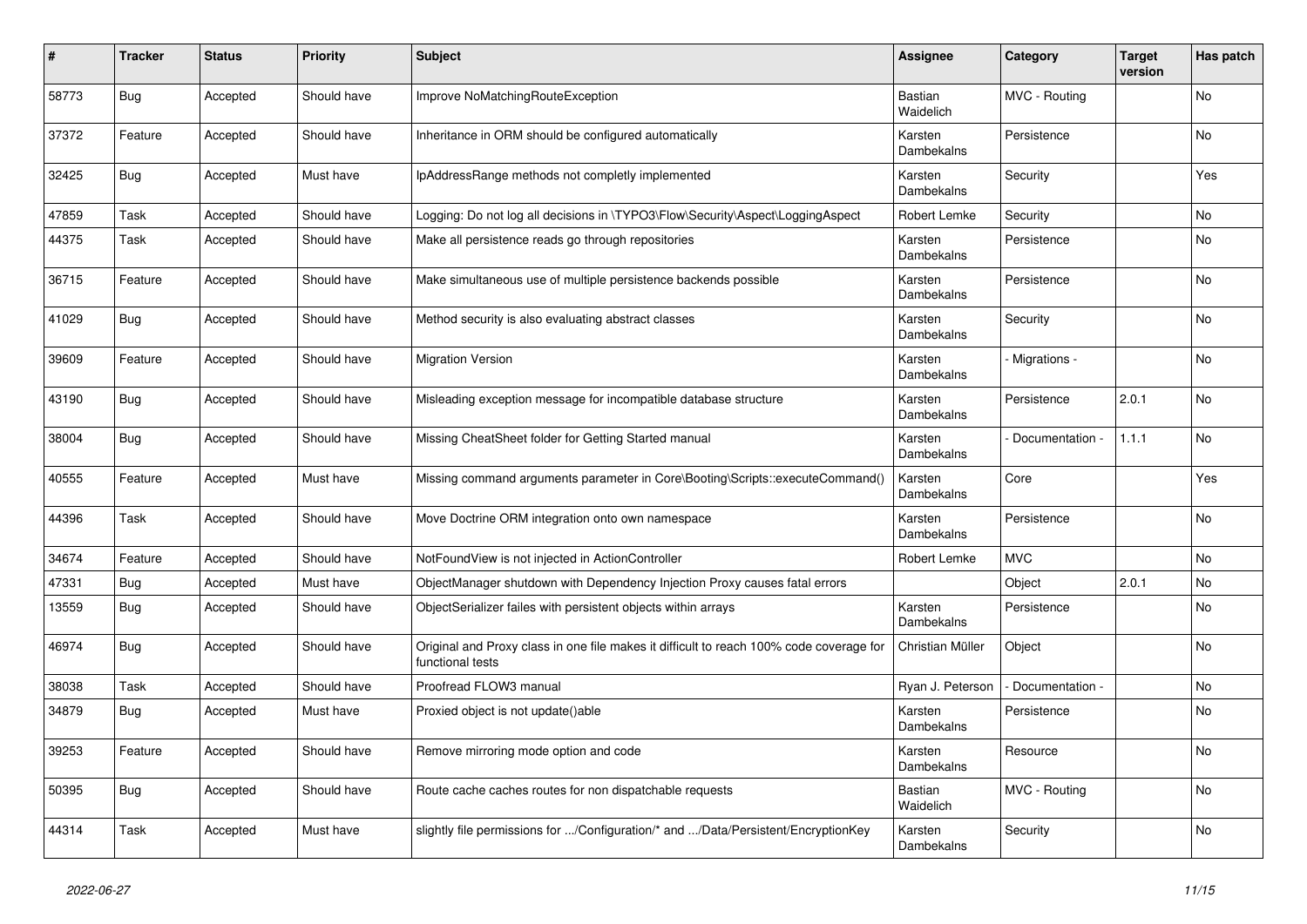| #     | <b>Tracker</b> | <b>Status</b>            | <b>Priority</b> | <b>Subject</b>                                                                                                       | Assignee              | Category      | <b>Target</b><br>version | Has patch |
|-------|----------------|--------------------------|-----------------|----------------------------------------------------------------------------------------------------------------------|-----------------------|---------------|--------------------------|-----------|
| 39699 | Bug            | Accepted                 | Should have     | SQL DDL for TYPO3\FLOW3\Cache\Backend\PdoBackend                                                                     | Karsten<br>Dambekalns | Cache         |                          | No        |
| 36800 | Task           | Accepted                 | Should have     | Streamline Resource object API                                                                                       | Robert Lemke          | Resource      |                          | No        |
| 26765 | Feature        | Accepted                 | Should have     | Support class schema features for every reflected class                                                              | Karsten<br>Dambekalns | Reflection    |                          | No        |
| 32106 | Feature        | Accepted                 | Should have     | Support for Object source in PropertyMapper                                                                          |                       | Property      |                          | Yes       |
| 4146  | Feature        | Accepted                 | Should have     | Support typed parameters for validation                                                                              | Karsten<br>Dambekalns | Validation    |                          |           |
| 3588  | Feature        | Accepted                 | Should have     | Support value objects in the Object Factory                                                                          | Robert Lemke          | Object        |                          |           |
| 45253 | Task           | Accepted                 | Must have       | Throw exception in PointcutMethodNameFilter if given method's argument does not<br>match the actual method signature | Christian Müller      | Security      |                          | No        |
| 53350 | Bug            | Accepted                 | Should have     | Trying to create a Link in an Template in CLI Context should provide a helpful<br>exception                          | Bastian<br>Waidelich  | MVC - Routing |                          | No        |
| 45405 | Bug            | Accepted                 | Should have     | Uncaught Exception in DynamicRoutePart                                                                               | Bastian<br>Waidelich  | MVC - Routing |                          | No        |
| 3305  | Feature        | Accepted                 | Must have       | Unmodified objects retrieved from a repository should not be validated in the<br>controller                          | Robert Lemke          | <b>MVC</b>    |                          | No        |
| 32873 | Bug            | Accepted                 | Must have       | Value changes for logged in account are not persisted due to session serialization                                   | Karsten<br>Dambekalns |               |                          | No        |
| 29387 | Feature        | <b>Needs</b><br>Feedback | Should have     | A token with wrong credentials should throw an exception                                                             | Andreas Förthner      | Security      |                          |           |
| 28319 | <b>Bug</b>     | Needs<br>Feedback        | Should have     | Access denied will be logged at the wrong location in nested calls                                                   |                       | Security      |                          | No        |
| 40418 | Feature        | Needs<br>Feedback        | Could have      | Add an option to flow3:cache:flush thats keeps user sessions active                                                  |                       | Session       |                          | No        |
| 27379 | Bug            | Needs<br>Feedback        | Must have       | add check to clear the database at tearDown in testing                                                               |                       |               |                          | No        |
| 43082 | Feature        | Needs<br>Feedback        | Should have     | Add CLI support for scaffolding models, views, controller                                                            |                       |               |                          | No        |
| 26943 | Feature        | Needs<br>Feedback        | Should have     | Add i18n support to domain models                                                                                    | Karsten<br>Dambekalns | 118n          |                          | No        |
| 3312  | Feature        | Needs<br>Feedback        | Should have     | Allow for easy logging by annotations                                                                                | Robert Lemke          | Log           |                          |           |
| 45851 | Feature        | Needs<br>Feedback        | Could have      | Allow referencing environment variables in Settings.yaml                                                             | Adrian Föder          |               |                          | No        |
| 47339 | Feature        | Needs<br>Feedback        | Could have      | Allow RequestHandlers to get the current Request injected                                                            | Alexander Berl        | Http          |                          | No        |
| 50080 | <b>Bug</b>     | Needs<br>Feedback        | Should have     | Broken concept for CLI/Web separation                                                                                | Karsten<br>Dambekalns | Core          |                          | No        |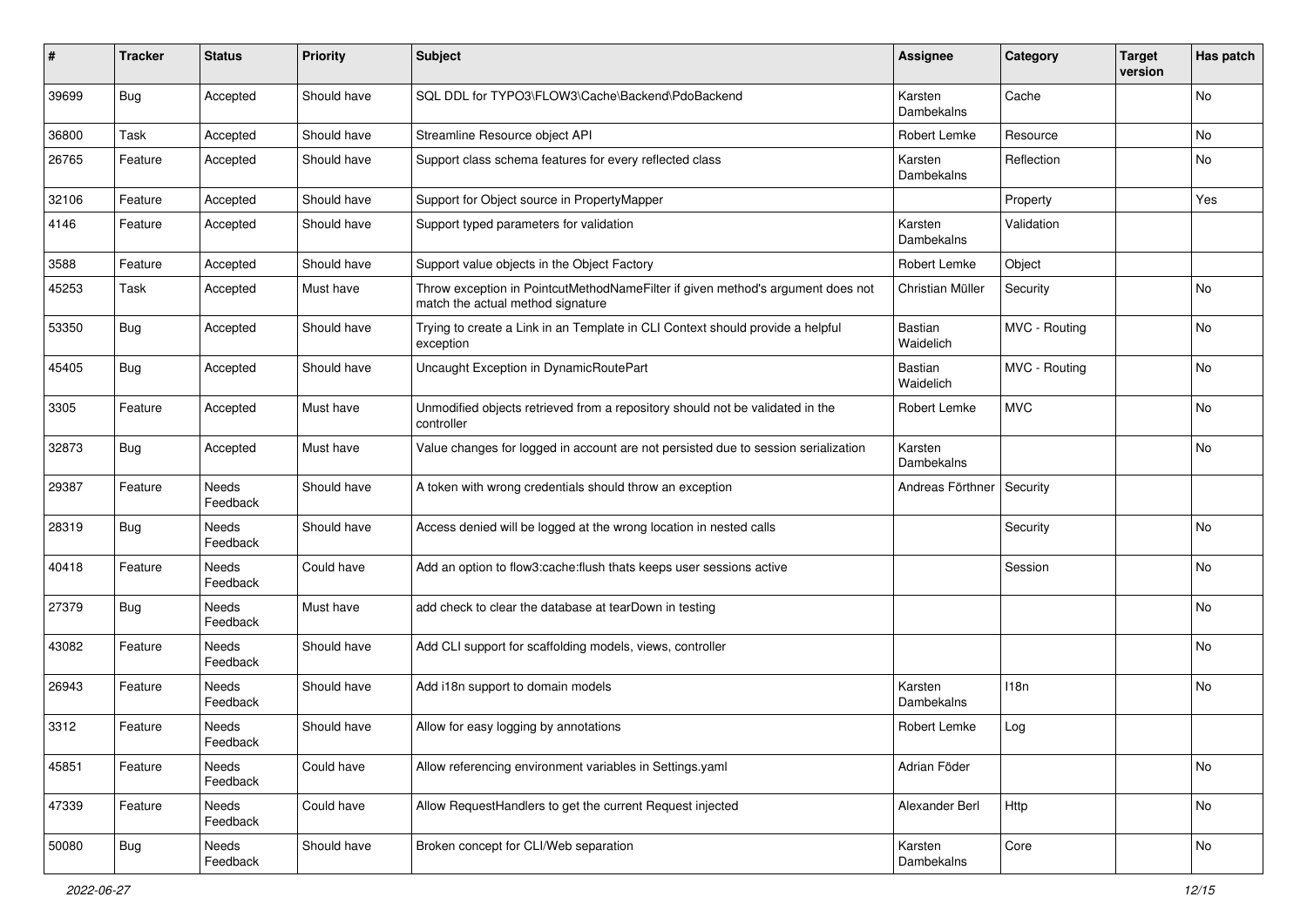| $\sharp$ | <b>Tracker</b> | <b>Status</b>            | Priority    | <b>Subject</b>                                                                                               | <b>Assignee</b>       | Category      | <b>Target</b><br>version | Has patch |
|----------|----------------|--------------------------|-------------|--------------------------------------------------------------------------------------------------------------|-----------------------|---------------|--------------------------|-----------|
| 28016    | Bug            | Needs<br>Feedback        | Should have | Cascade remove of cleared ArrayCollection                                                                    | Karsten<br>Dambekalns | Persistence   |                          | <b>No</b> |
| 30933    | Feature        | Needs<br>Feedback        | Should have | Check for unique constraints on add()                                                                        | Karsten<br>Dambekalns | Persistence   |                          | No        |
| 41414    | Task           | Needs<br>Feedback        | Should have | Check packageKey naming / file structure below Packages/Vendor                                               |                       | Package       |                          | <b>No</b> |
| 47236    | Bug            | Needs<br>Feedback        | Should have | Error at offset 6279 of 6338                                                                                 |                       |               |                          | No        |
| 40410    | <b>Bug</b>     | <b>Needs</b><br>Feedback | Should have | Exception when using Apc, Memcached of Redis cache backend for reflection status<br>and object configuration | Karsten<br>Dambekalns | Cache         |                          | <b>No</b> |
| 32607    | Feature        | Needs<br>Feedback        | Should have | Export localized strings for JS consumption                                                                  | Karsten<br>Dambekalns | 118n          |                          | <b>No</b> |
| 41533    | <b>Bug</b>     | Needs<br>Feedback        | Should have | Ignored object-validation in editAction when redirecting back from updateAction                              |                       |               |                          | No        |
| 58494    | Bug            | Needs<br>Feedback        | Must have   | Inifinite redirects if index.php presents in URI                                                             | Bastian<br>Waidelich  | MVC - Routing |                          | <b>No</b> |
| 9861     | Feature        | Needs<br>Feedback        | Should have | Leave logging up and running as long as possible                                                             |                       | Log           |                          | <b>No</b> |
| 48296    | Task           | <b>Needs</b><br>Feedback | Should have | Missing method in ExceptionHandlerInterface                                                                  |                       |               |                          | <b>No</b> |
| 40824    | Bug            | Needs<br>Feedback        | Should have | Modified action controller methods not detected properly                                                     | Andreas Förthner      |               |                          | No        |
| 37302    | Bug            | Needs<br>Feedback        | Should have | NumberValidator                                                                                              | Carsten Bleicker      | Validation    |                          | <b>No</b> |
| 27721    | Bug            | <b>Needs</b><br>Feedback | Should have | Permissions of uploaded resources not correct                                                                | Karsten<br>Dambekalns | Resource      |                          | <b>No</b> |
| 31484    | Feature        | Needs<br>Feedback        | Could have  | possibility to modify inner workings of proxy class builder                                                  |                       |               |                          | No        |
| 34134    | Bug            | Needs<br>Feedback        | Should have | PropertyMapper throws unnecessary exception                                                                  | Christian Müller      | Property      |                          | Yes       |
| 28074    | Feature        | Needs<br>Feedback        | Should have | Provide a shell script that installs Phoenix or FLOW3 from git                                               | Markus Bucher         |               |                          | No        |
| 29258    | Feature        | <b>Needs</b><br>Feedback | Should have | Provide a way to override classes by environment                                                             |                       |               |                          | <b>No</b> |
| 2817     | Feature        | Needs<br>Feedback        | Should have | Provide safeguard for preventing multiple submits of a form                                                  |                       | <b>MVC</b>    |                          | No        |
| 47858    | Bug            | Needs<br>Feedback        | Should have | Remove .htaccess from Composer Installer Essentials                                                          | Christopher<br>Hlubek | Package       | 2.0.1                    | No        |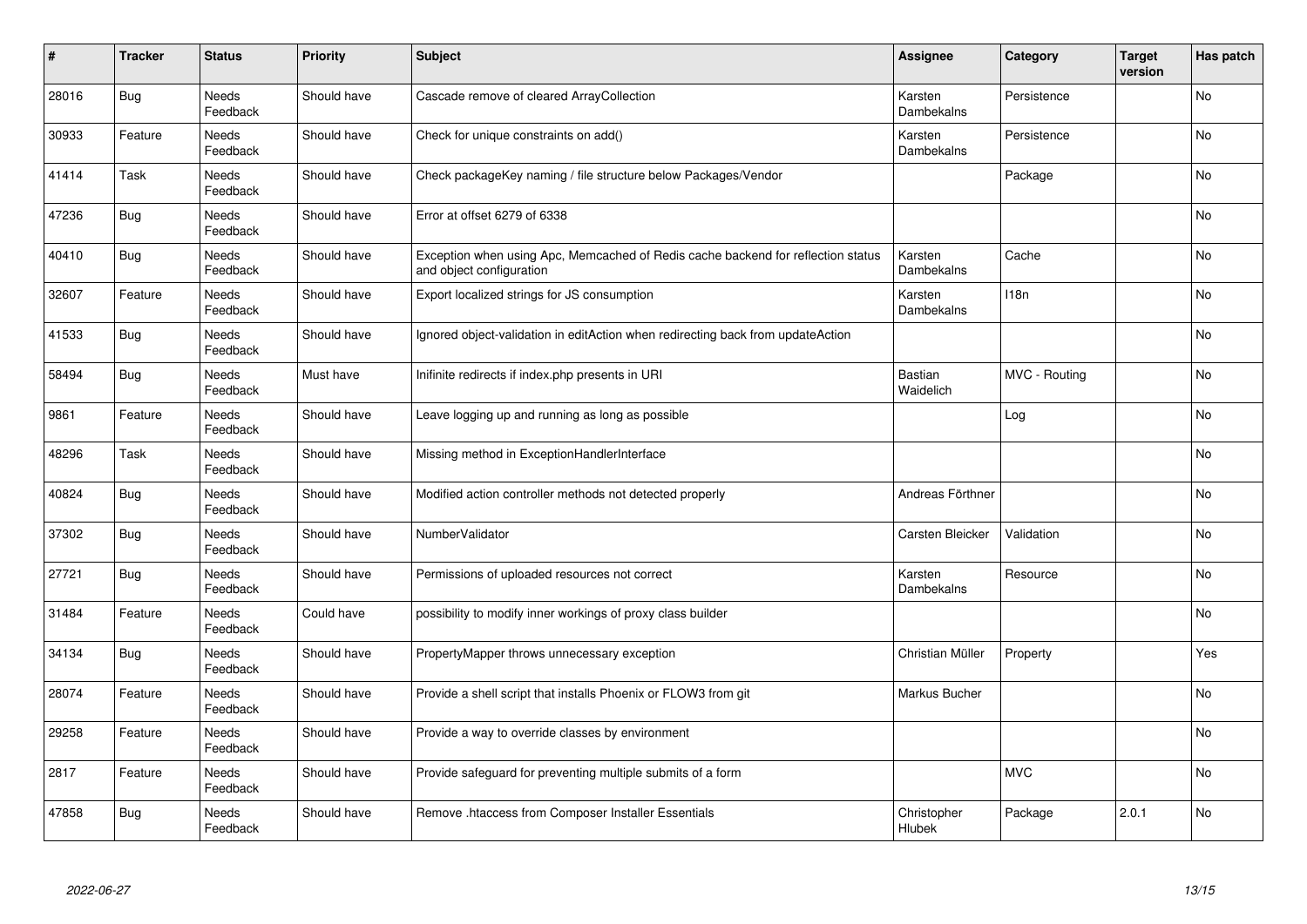| #     | <b>Tracker</b> | <b>Status</b>       | <b>Priority</b> | <b>Subject</b>                                                                                                               | Assignee               | Category        | <b>Target</b><br>version | Has patch |
|-------|----------------|---------------------|-----------------|------------------------------------------------------------------------------------------------------------------------------|------------------------|-----------------|--------------------------|-----------|
| 43930 | Task           | Needs<br>Feedback   | Should have     | Remove canRender() completely?!                                                                                              | Sebastian<br>Kurfuerst |                 |                          | No        |
| 42888 | Bug            | Needs<br>Feedback   | Should have     | ResourceManager chokes on non existing files                                                                                 |                        | Resource        |                          | No        |
| 46210 | Bug            | Needs<br>Feedback   | Should have     | securityContext->getParty() in the initializeObject() method of a session-Scope object<br>throws exception on second request |                        | Session         |                          | No        |
| 44203 | Bug            | Needs<br>Feedback   | Should have     | Session implementation is still racy                                                                                         | Robert Lemke           | Session         | 2.0.1                    | <b>No</b> |
| 38216 | <b>Bug</b>     | Needs<br>Feedback   | Should have     | Static method calls in reflected classes refer to _Original class                                                            |                        |                 |                          | No        |
| 11039 | Bug            | Needs<br>Feedback   | Must have       | Static object container injects properties to result of factory object                                                       |                        |                 |                          | <b>No</b> |
| 28399 | Feature        | Needs<br>Feedback   | Should have     | Validation message and code should be configurable for bundled validators                                                    |                        | Validation      |                          | No        |
| 27322 | Feature        | On Hold             | Should have     | Add support for Appserver-in-PHP, which could result in much faster executions.                                              | Christopher<br>Hlubek  |                 |                          | No        |
| 27088 | Bug            | On Hold             | Should have     | initializeObject() is called too early when reconstructing entities                                                          |                        | Object          |                          | No        |
| 6601  | Task           | On Hold             | Could have      | Introduce a new roles definition syntax including runtime constraints                                                        | Andreas Förthner       | Security        |                          |           |
| 28052 | Feature        | On Hold             | Should have     | Possibility to enable or disable accounts                                                                                    | Julian Kleinhans       | Security        |                          | No        |
| 31339 | Task           | On Hold             | Could have      | Search                                                                                                                       |                        | Documentation - |                          | <b>No</b> |
| 37227 | Bug            | On Hold             | Must have       | securityContext->getParty is not available in widget context                                                                 |                        | Session         |                          | No        |
| 35868 | Bug            | On Hold             | Must have       | Unstable condition in Utility\Environment                                                                                    | Karsten<br>Dambekalns  | Environment     |                          | No        |
| 59672 | Feature        | <b>Under Review</b> | Should have     | Add support for Doctrine 2.5 embeddables                                                                                     | Alexander Berl         | Persistence     |                          | No        |
| 55793 | Feature        | Under Review        | Could have      | Add Support for groupBy                                                                                                      | Kerstin<br>Huppenbauer | Persistence     |                          | No        |
| 42550 | Task           | <b>Under Review</b> | Should have     | Add top-level .htaccess to block everything but Web                                                                          | Karsten<br>Dambekalns  |                 |                          | No        |
| 31500 | <b>Bug</b>     | <b>Under Review</b> | Must have       | Argument validation for CLI requests is not done                                                                             | Karsten<br>Dambekalns  | Validation      |                          | No        |
| 51809 | <b>Bug</b>     | <b>Under Review</b> | Must have       | Commit "[BUGFIX] Published resources don't support symlinks" produces an fatal<br>error on Windows                           | Adrian Föder           | Core            | 2.0.1                    | No        |
| 43621 | Bug            | <b>Under Review</b> | Must have       | Composer installer overwrites Settings.yaml.example                                                                          | Karsten<br>Dambekalns  |                 |                          | No        |
| 59442 | Bug            | <b>Under Review</b> | Should have     | Composite primary keys including foreign entity don't work                                                                   |                        | Persistence     |                          | No        |
| 29972 | Feature        | <b>Under Review</b> | Should have     | <b>Configurable Redirects</b>                                                                                                | Tim Kandel             | MVC - Routing   |                          | No        |
| 57541 | <b>Bug</b>     | <b>Under Review</b> | Must have       | Content Security: operands work intrinsically differently in Rewrite and Manual check                                        |                        | Security        |                          | No        |